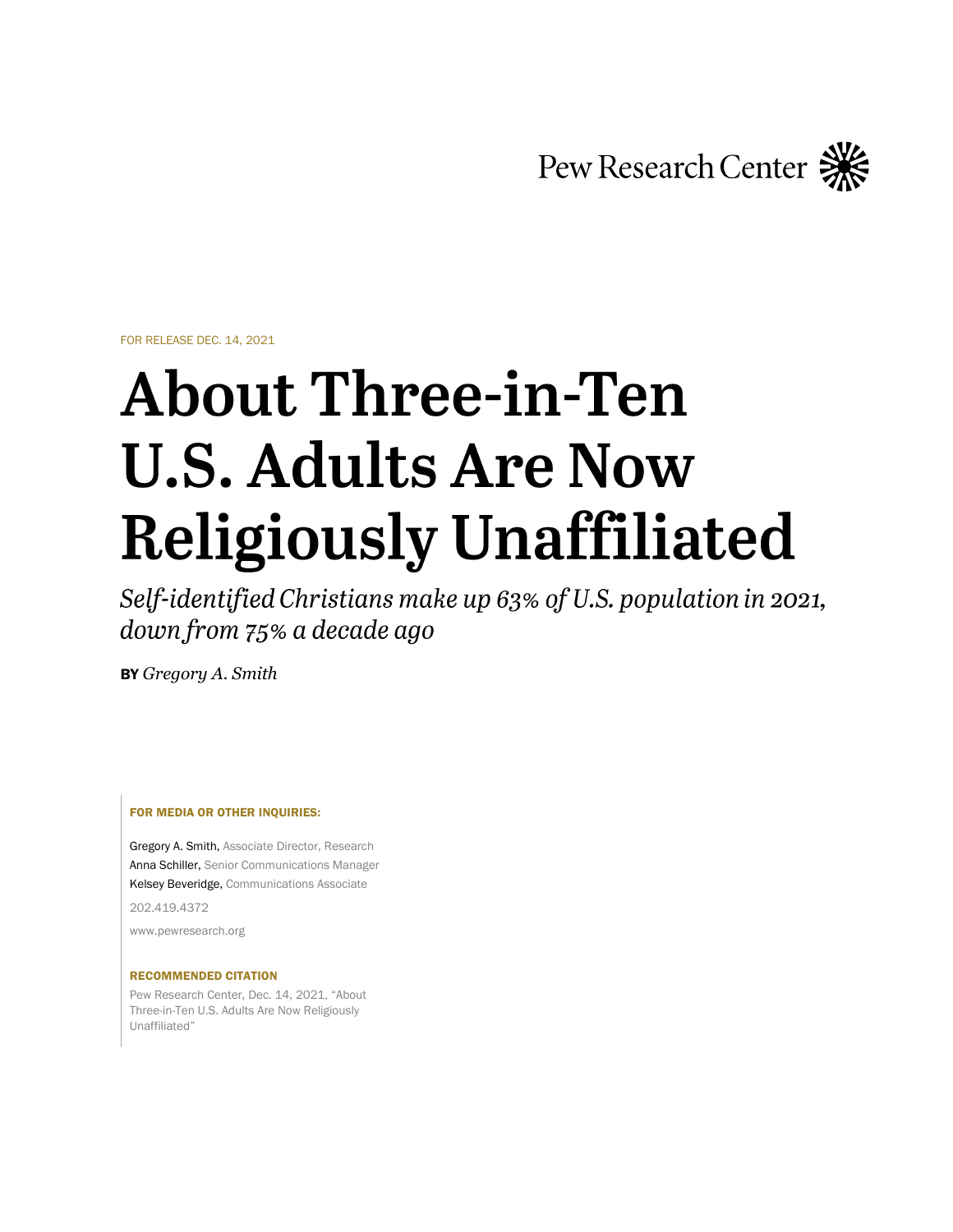# About Pew Research Center

Pew Research Center is a nonpartisan fact tank that informs the public about the issues, attitudes and trends shaping America and the world. It does not take policy positions. The Center conducts public opinion polling, demographic research, content analysis and other data-driven social science research. It studies U.S. politics and policy; journalism and media; internet, science and technology; religion and public life; Hispanic trends; global attitudes and trends; and U.S. social and demographic trends. All of the Center's reports are available at [www.pewresearch.org.](http://www.pewresearch.org/) Pew Research Center is a subsidiary of The Pew Charitable Trusts, its primary funder.

© Pew Research Center 2021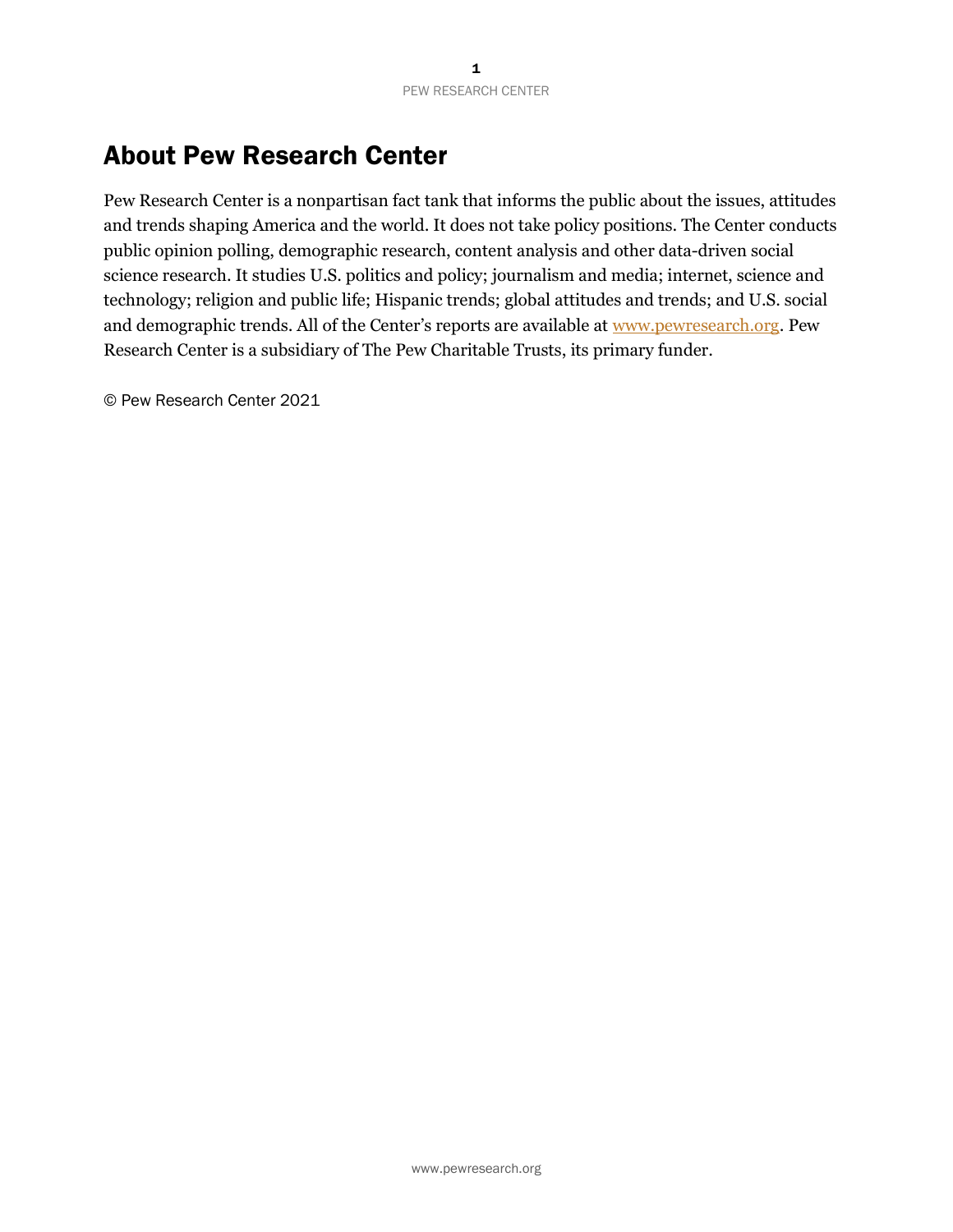# How we did this

Pew Research Center conducted this analysis as part of a continuing effort to track changes in the U.S. religious landscape, including shifts in Americans' religious affiliation and observance. To do this, researchers looked at a variety of surveys conducted by the Center since 2007.

The most recent data is from the Center's 2020 and 2021 National Public Opinion Reference Surveys (NPORS). These surveys were conducted online and by mail among a nationally representative group of respondents recruited using address-based sampling, which ensures that nearly all U.S. adults have a chance of selection. This year's study was conducted from May 29 to Aug. 25, 2021.

Estimates from 2007 and 2014 come from Pew Research Center's [Religious Landscape Studies,](https://www.pewforum.org/religious-landscape-study/) which surveyed roughly 35,000 U.S. adults via telephone each year. All other estimates from 2019 and earlier come from other random-digit-dial telephone surveys, mostly the Center's political surveys. All data is weighted to be representative of the U.S. adult population by gender, race, ethnicity, age, education and other categories.

For more, see the [methodology,](https://www.pewforum.org/2021/12/14/methodology-46) which includes the questions used in this report.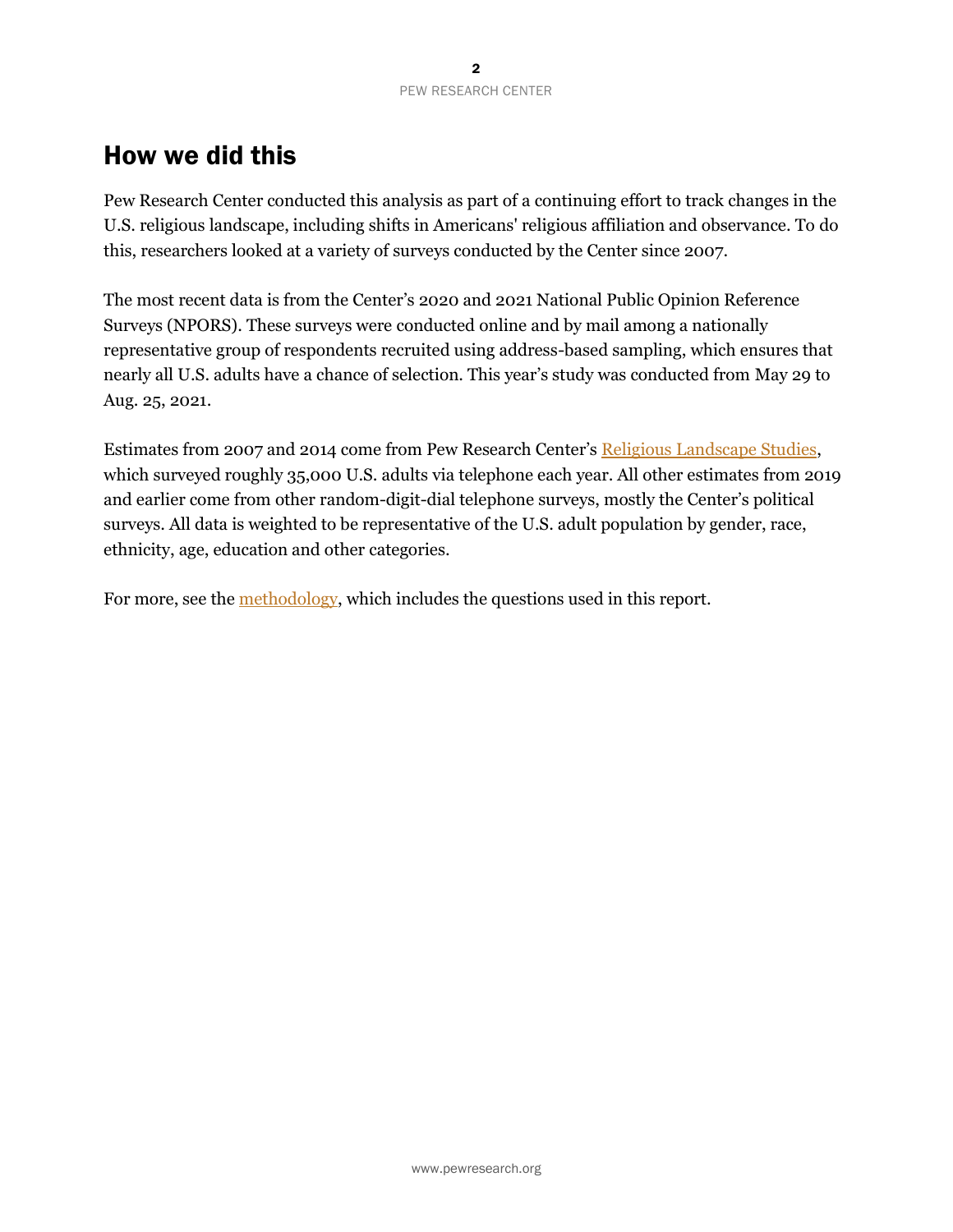# Acknowledgments

This report is a collaborative effort based on the input and analysis of the following individuals. Find related reports online at pewresearch.org/religion.

# Primary Researcher

Gregory A. Smith, *Associate Director, Research*

# Research Team

Alan Cooperman, *Director of Religion Research* Becka A. Alper, *Senior Researcher* Justin Nortey, *Research Assistant* Besheer Mohamed, *Senior Researcher* Claire Gecewicz, *Research Associate* Joshua Alvarado, *Research Assistant*

## Methods Team

Courtney Kennedy, *Director of Survey Research* Andrew Mercer, *Senior Research Methodologist* Nick Bertoni, *Senior Panel Manager* Arnold Lau, *Research Methodologist*

# Editorial and Graphic Design

Michael Lipka, *Editorial Manager* David Kent, *Senior Copy Editor* Rebecca Ann Leppert, *Editorial Assistant* Bill Webster, *Senior Information Graphics Designer*

# Communications and Web Publishing

Stacy Rosenberg, *Associate Director, Digital* Travis Mitchell, *Digital Producer* Anna Schiller, *Senior Communications Manager* Kelsey Beveridge, *Communications Associate*

Claudia Deane, vice president of research, also provided valuable guidance on this report.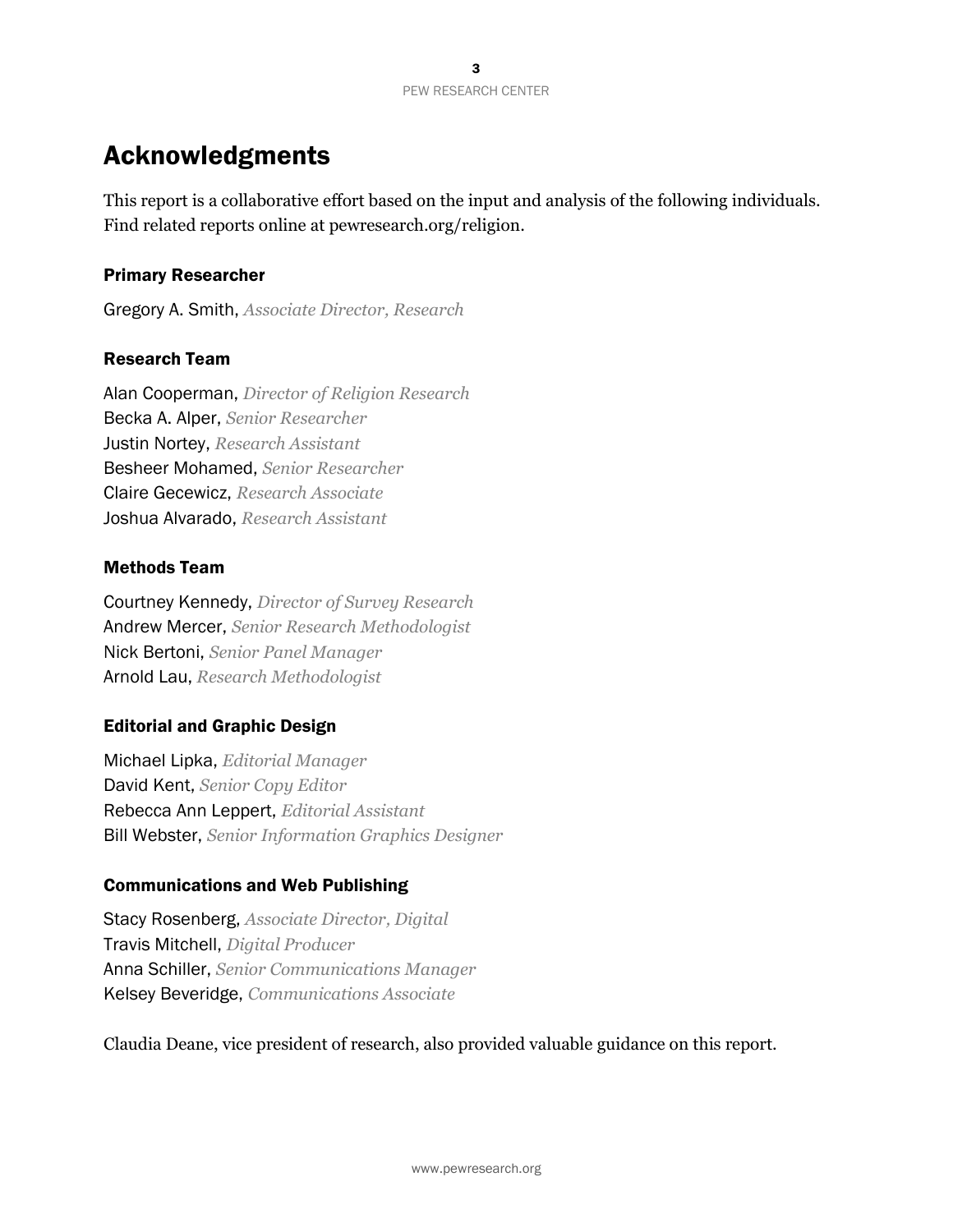# **About Three-in-Ten U.S. Adults Are Now Religiously Unaffiliated**

Self-identified Christians make up 63% of U.S. population in 2021, down from 75% a decade ago

The secularizing shifts evident in American society so far in the 21st century show no signs of slowing. The latest Pew Research Center survey of the religious composition of the United States finds the religiously unaffiliated share of the public is 6 percentage points higher than it was five years ago and 10 points higher than a decade ago.

Christians continue to make up a majority of the U.S. populace, but their share of the adult population is 12 points lower in 2021 than it was in 2011. In addition, the share of U.S. adults who say they pray on a daily basis has been trending downward, as has the share who say religion is "very important" in their lives.

Currently, about three-in-ten U.S. adults (29%) are religious "nones" – people who describe themselves as atheists, agnostics or "nothing in particular" when asked about their religious identity. Self-identified Christians of all varieties (including Protestants, Catholics, members of the Church of Jesus Christ of Latter-day Saints, and Orthodox Christians) make up 63% of the adult population. Christians now outnumber religious "nones" by

# In U.S., roughly three-in-ten adults now religiously unaffiliated

*% of U.S. adults who identify with …*



Note: Those who did not answer are not shown. Source: Data from 2020-21 based on Pew Research Center's National Public Opinion Reference Surveys (NPORS), conducted online and by mail among a nationally representative group of respondents recruited using address-based sampling. All data from 2019 and earlier from the Center's random-digit-dial telephone surveys, including the 2007 and 2014 Religious Landscape Studies. See Methodology for details.

"About Three-in-Ten U.S. Adults Are Now Religiously Unaffiliated" PEW RESEARCH CENTER

a ratio of a little more than two-to-one. In 2007, when the Center began asking its current question about religious identity, Christians outnumbered "nones" by almost five-to-one (78% vs. 16%).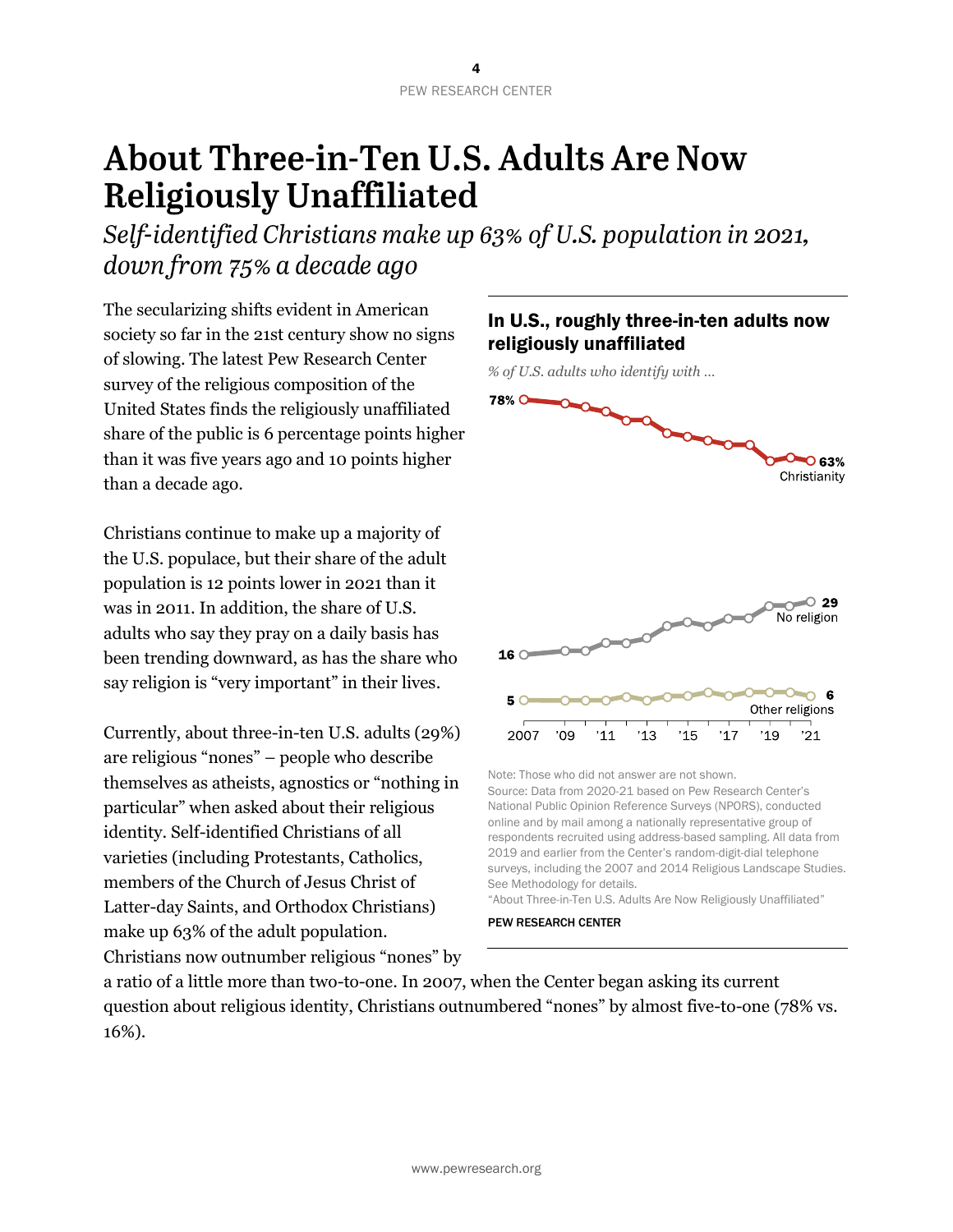The recent declines within Christianity are concentrated among Protestants. Today, 40% of U.S. adults are Protestants, a group that is broadly defined to include nondenominational Christians and people who describe themselves as "just Christian" along with Baptists, Methodists, Lutherans, Presbyterians and members of many other denominational families. The Protestant share of the population is down 4 percentage points over the last five years and has dropped 10 points in 10 years.

By comparison, the Catholic share of the population, which had ticked downward between 2007 and 2014, has held relatively steady in recent years. As of 2021, 21% of U.S. adults describe themselves as Catholic, identical to the Catholic share of the population in 2014.

# Within Christianity, recent declines concentrated in Protestantism

*% of U.S. adults who identify as …*



2019 and earlier from the Center's random-digit-dial telephone surveys, including the 2007 and 2014 Religious Landscape Studies. See Methodology for details. "About Three-in-Ten U.S. Adults Are Now Religiously Unaffiliated"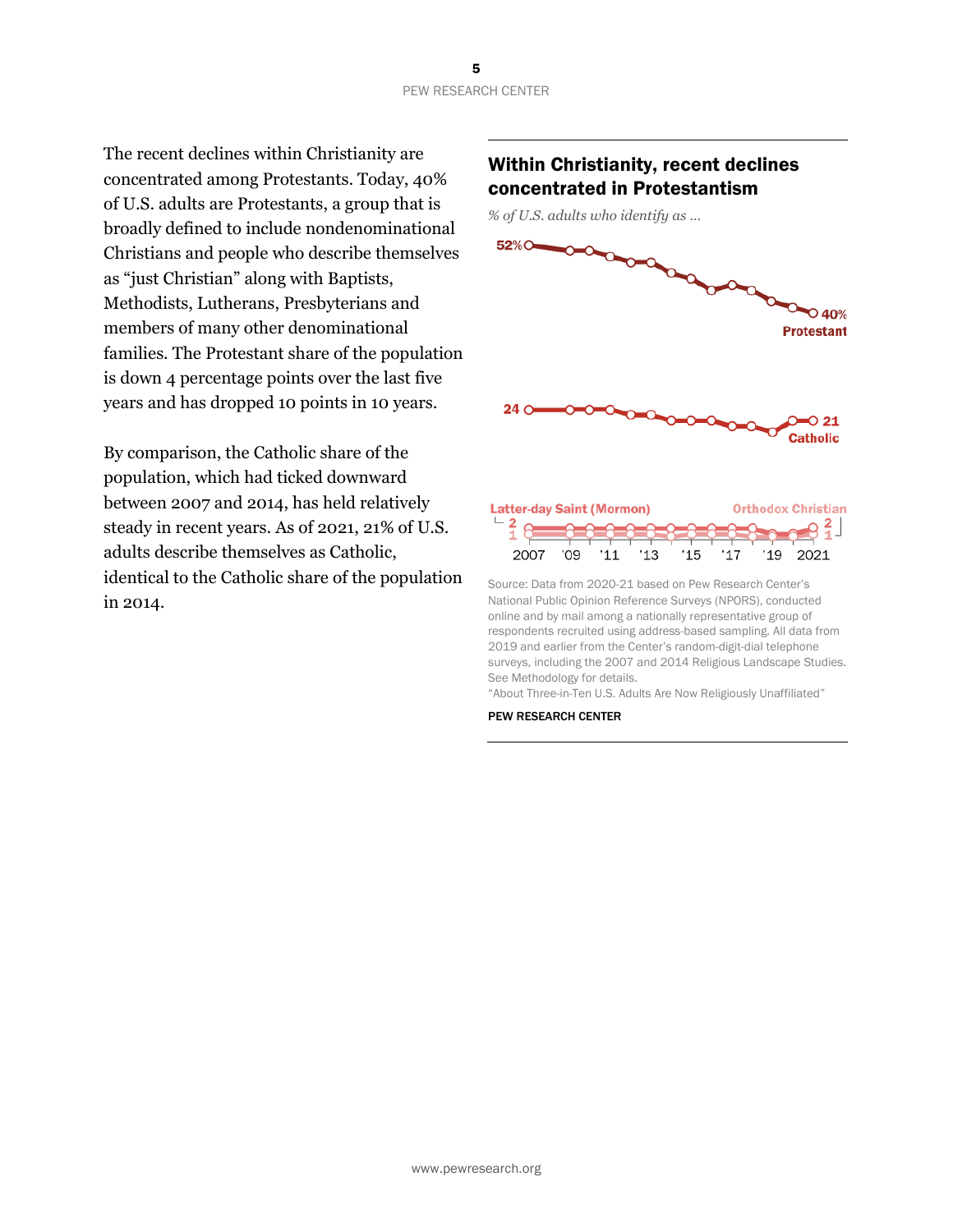## 6 PEW RESEARCH CENTER

Within Protestantism, evangelicals continue to outnumber those who are not evangelical. Currently, 60% of Protestants say "yes" when asked whether they think of themselves as a "bornagain or evangelical Christian," while 40% say "no" or decline to answer the question.

This pattern exists among both White and Black Protestants. Among White Protestants, 58% now say "yes" when asked whether they think of themselves as born-again or evangelical Christians, compared with 42% who say "no" (or decline to answer the question). Among Black Protestants, evangelicals outnumber non-evangelicals by two-to-one (66% vs. 33%).

Overall, both evangelical and non-evangelical Protestants have seen their shares of the population decline as the percentage of U.S. adults who identity with Protestantism has dropped. Today, 24% of U.S. adults describe themselves as born-again or evangelical Protestants, down 6 percentage points since 2007. During the same period, there also has been a 6-point decline in the share of adults who are Protestant but not born-again or evangelical (from 22% to 16%).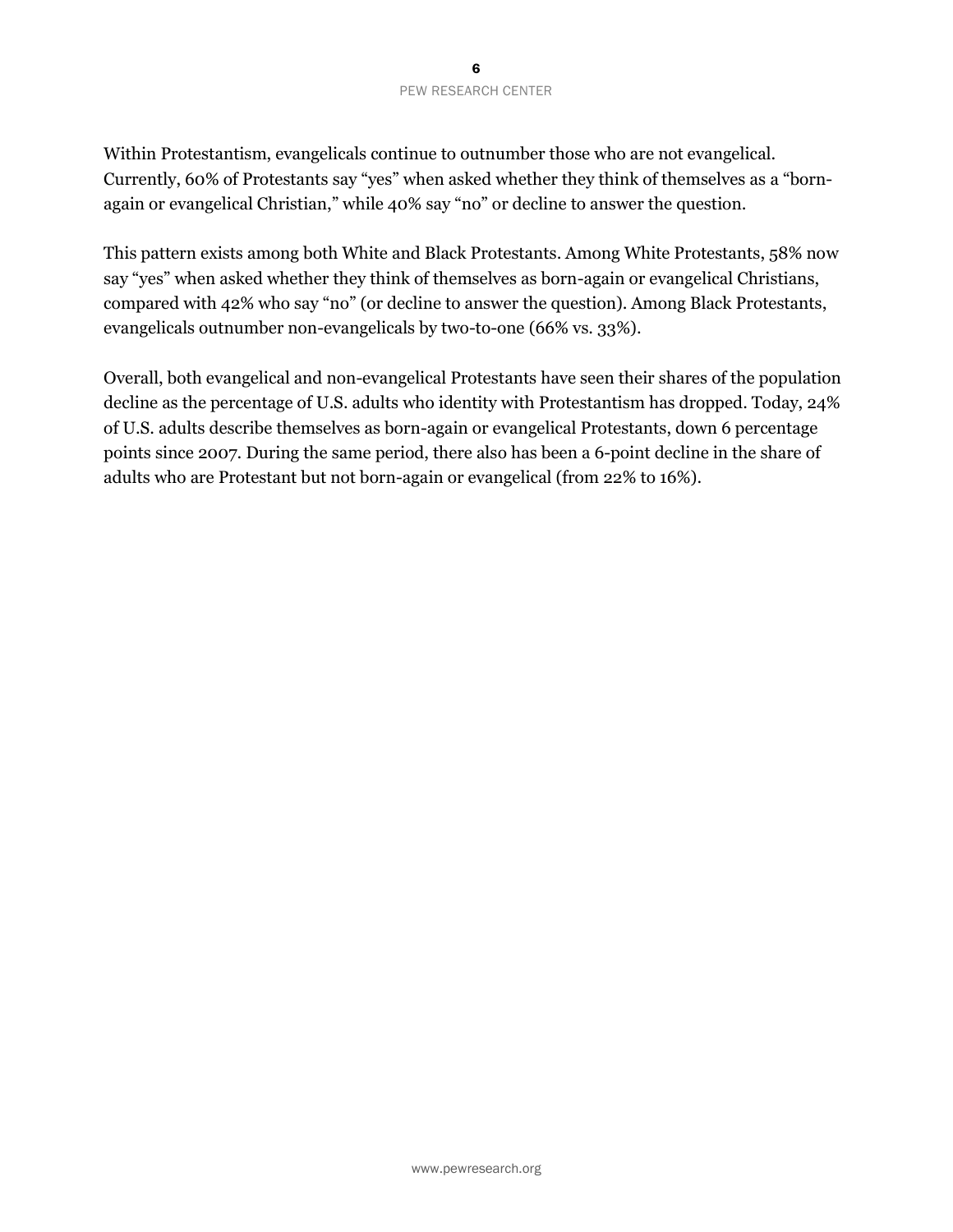# Among Protestants, born-again or evangelical Christians continue to outnumber non-evangelicals

*Would you describe yourself as a born-again or evangelical Christian, or not? Among U.S. adults*



Note: Due to the way surveys are programmed, there are a few Protestants (typically less than 1%) who are not asked the born-again/ evangelical question. They are not shown. The "Protestant, but not born-again/evangelical" category includes Protestants who were asked the question but declined to answer it.

Source: Data from 2020-21 based on Pew Research Center's National Public Opinion Reference Surveys (NPORS), conducted online and by mail among a nationally representative group of respondents recruited using address-based sampling. All data from 2019 and earlier from the Center's random-digit-dial telephone surveys, including the 2007 and 2014 Religious Landscape Studies. See Methodology for details. "About Three-in-Ten U.S. Adults Are Now Religiously Unaffiliated"

#### PEW RESEARCH CENTER

These are among the key findings of the latest [National Public Opinion Reference Survey](https://www.pewresearch.org/methods/fact-sheet/national-public-opinion-reference-survey-npors/)  [\(NPORS\),](https://www.pewresearch.org/methods/fact-sheet/national-public-opinion-reference-survey-npors/) conducted by Pew Research Center from May 29 to Aug. 25, 2021. NPORS is an annual survey (first done in 2020) conducted online and on paper (by mail) among a nationally representative group of respondents selected using address-based sampling from the U.S. Postal Service's delivery sequence file. The Center uses NPORS to produce benchmark estimates for several characteristics of the U.S. population, including Americans' political and religious affiliations. Readers interested in additional details about NPORS can find them in the May 2021 report "[How Pew Research Center Uses Its National Public Opinion Reference Survey \(NPORS\)](https://www.pewresearch.org/methods/2021/05/03/how-pew-research-center-uses-its-national-public-opinion-reference-survey-npors/)."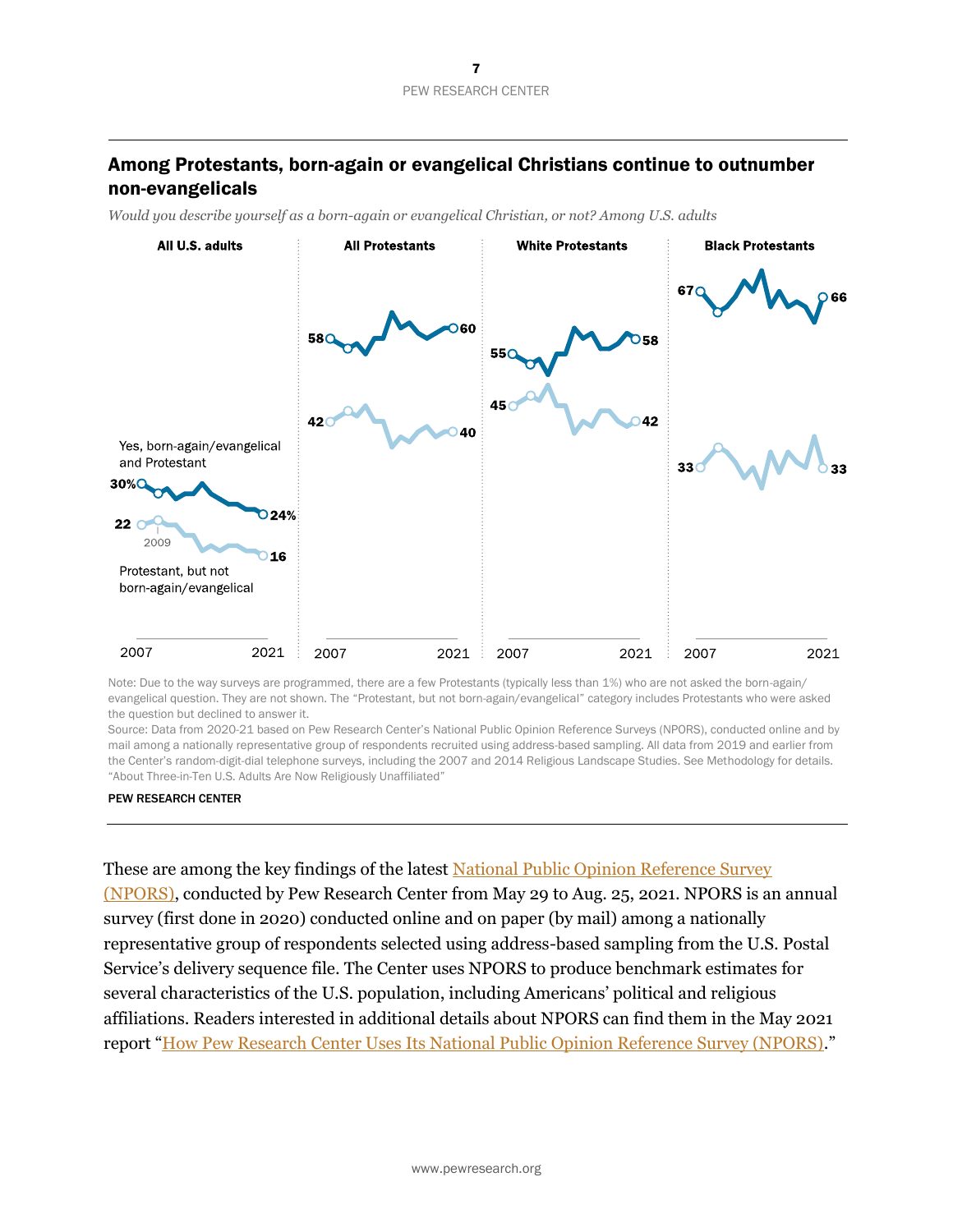The 2021 NPORS also asked respondents how often they pray and how important religion is in their lives. Today, fewer than half of U.S. adults (45%) say they pray on a daily basis. By contrast, nearly six-in-ten (58%) reported praying daily in the 2007 Religious Landscape Study, as did 55% in the 2014 Landscape Study. Roughly one-third of U.S. adults (32%) now say they seldom or never pray, up from 18% who said this in 2007.

# Fewer than half of U.S. adults pray daily





#### 2007 '09 '12'13'14'15 '19'20'21

Note: Those who did not answer are not shown. Source: Data from 2020-21 based on Pew Research Center's National Public Opinion Reference Surveys (NPORS), conducted online and by mail among a nationally representative group of respondents recruited using address-based sampling. All other estimates come from random-digit-dial telephone surveys, including the 2007 and 2014 Religious Landscape Studies; see Methodology for details.

"About Three-in-Ten U.S. Adults Are Now Religiously Unaffiliated"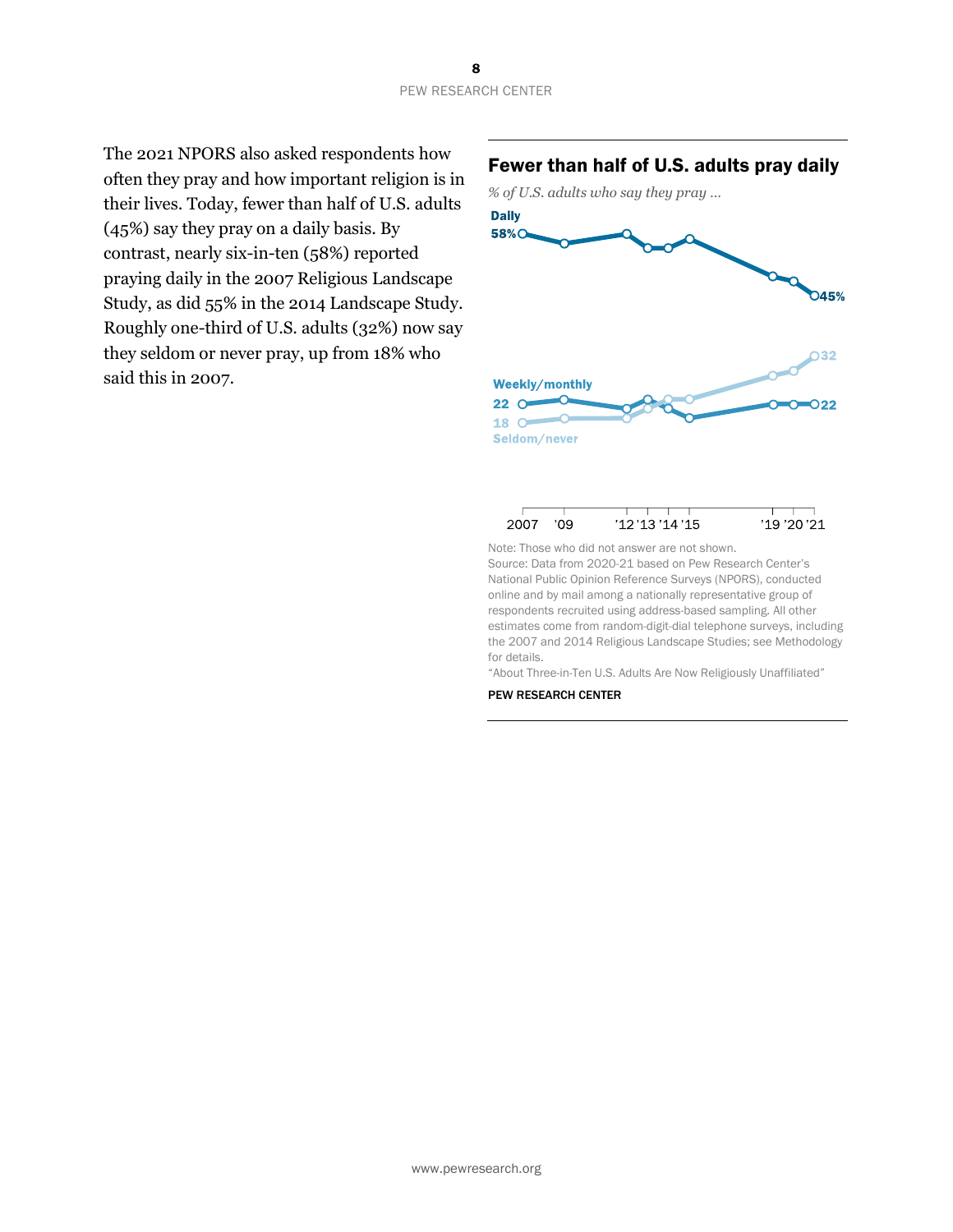The long-term trend in the share of U.S. adults who say religion is an important part of their lives is a bit more difficult to measure precisely. Whereas indicators of religious identity and frequency of prayer produced by selfadministered surveys (like the NPORS) can be directly compared with estimates produced by interviewer-administered surveys (like the Center's earlier telephone surveys), selfadministered surveys may produce slightly lower estimates of religion's importance compared with interviewer-administered surveys. (For additional discussion of whether and how religious measures from telephone surveys can be compared with those from self-administered surveys, see "[Measuring Religion in Pew](https://www.pewforum.org/2021/01/14/measuring-religion-in-pew-research-centers-american-trends-panel/)  [Research Center's American Trends Panel.](https://www.pewforum.org/2021/01/14/measuring-religion-in-pew-research-centers-american-trends-panel/)")

Still, the available data indicates that Americans are growing less religious by this measure, too. Random-digit-dial (RDD) telephone surveys conducted in 2017 and 2019 found fewer U.S. adults saying religion is "very important" in their lives compared with previous telephone polls. And the 2021 NPORS finds that 41% of U.S. adults now say religion is "very important" in their lives, 4 points lower than the 2020 NPORS and substantially lower than all of the Center's earlier RDD readings on this question.

# Four-in-ten U.S. adults consider religion 'very important' in their lives



Note: Those who did not answer are not shown. Self-administered surveys (like the NPORS) may produce slightly lower estimates of religion's importance than interviewer-administered surveys (like random-digit-dial, or RDD, telephone surveys). For additional details, see "Measuring Religion in Pew Research Center's American Trends Panel."

Source: Data from 2020-21 based on Pew Research Center's National Public Opinion Reference Surveys (NPORS), conducted online and by mail among a nationally representative group of respondents recruited using address-based sampling. All other estimates come from RDD telephone surveys, including the 2007 and 2014 Religious Landscape Studies; see Methodology for details.

"About Three-in-Ten U.S. Adults Are Now Religiously Unaffiliated"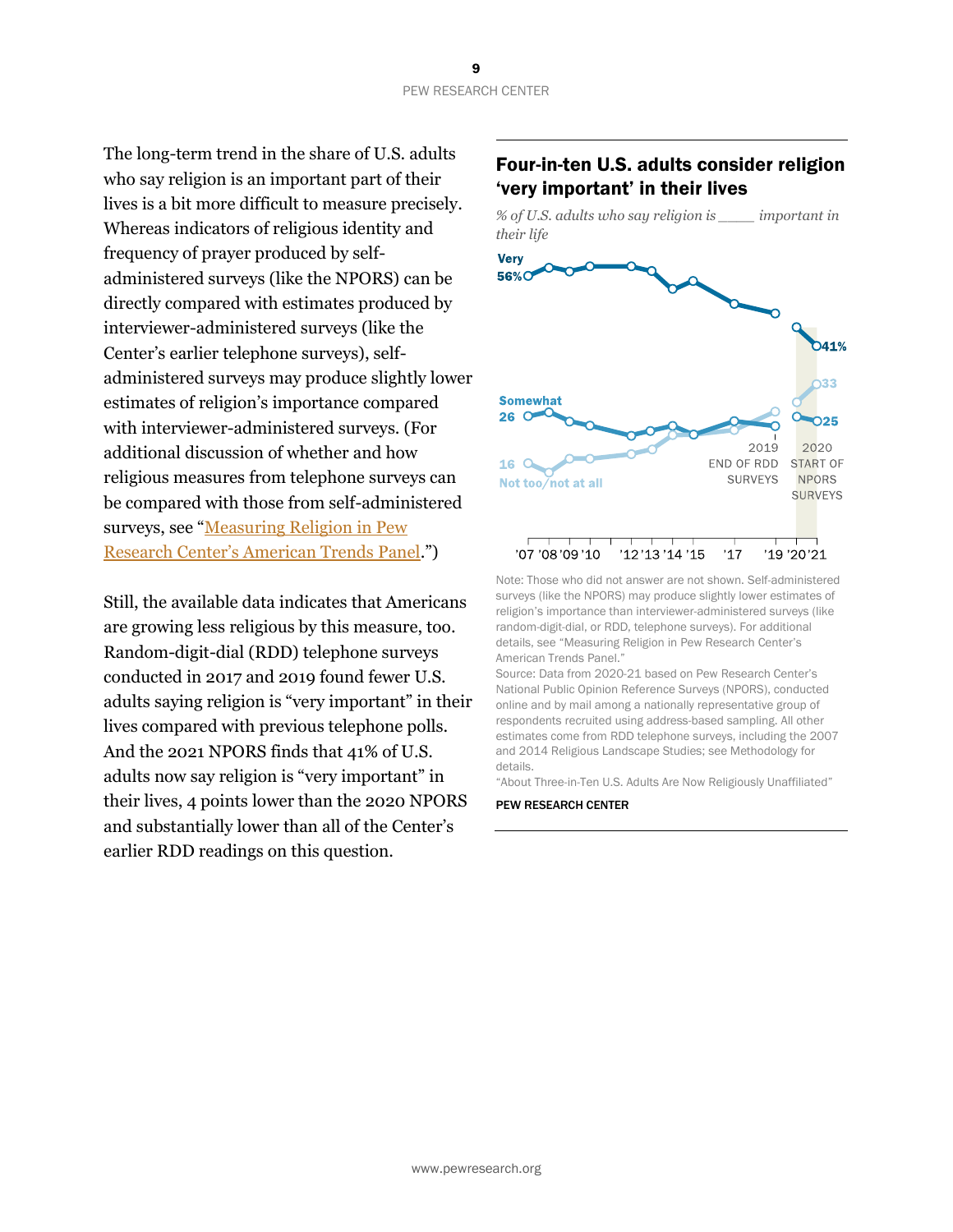## Measuring religion in surveys with different modes

This analysis compares results from surveys conducted using different "modes" of data collection. Estimates from 2009-2019 are based on random-digit-dial (RDD) telephone surveys, an *intervieweradministered mode* in which a live person asks questions over the phone. Estimates from 2020 and 2021 are based on surveys conducted online and by mail among respondents recruited via address-based sampling, a *self-administered mode* in which the respondent answers questions in writing, either on paper or online.

Previous studies indicate that Pew Research Center's estimates of religious identity and prayer frequency derived from self-administered surveys can be directly compared with estimates from intervieweradministered surveys. The case is a bit less clear with respect to estimates of religion's importance; selfadministered surveys may produce slightly lower estimates of the share of people who say religion is an important part of their lives. Big reductions in the share of Americans who say religion is very important to them can be interpreted as indicators of continuing decline in the country's religiosity, though direct comparisons should be interpreted with caution.

On the other hand, estimates of religious attendance derived from self-administered surveys are not comparable with those produced by phone surveys. Self-administered surveys produce far lower estimates of the share of regular religious attenders than RDD surveys. Consequently, this report includes estimates of religious attendance only from the Center's recent self-administered surveys, without making comparisons to earlier RDD estimates.

For more details on comparing religion measures in interviewer-administered and self-administered surveys, see the Center's 2021 report, "Measuring Religion in Pew Research Center's American Trends [Panel.](https://www.pewforum.org/2021/01/14/measuring-religion-in-pew-research-centers-american-trends-panel/)"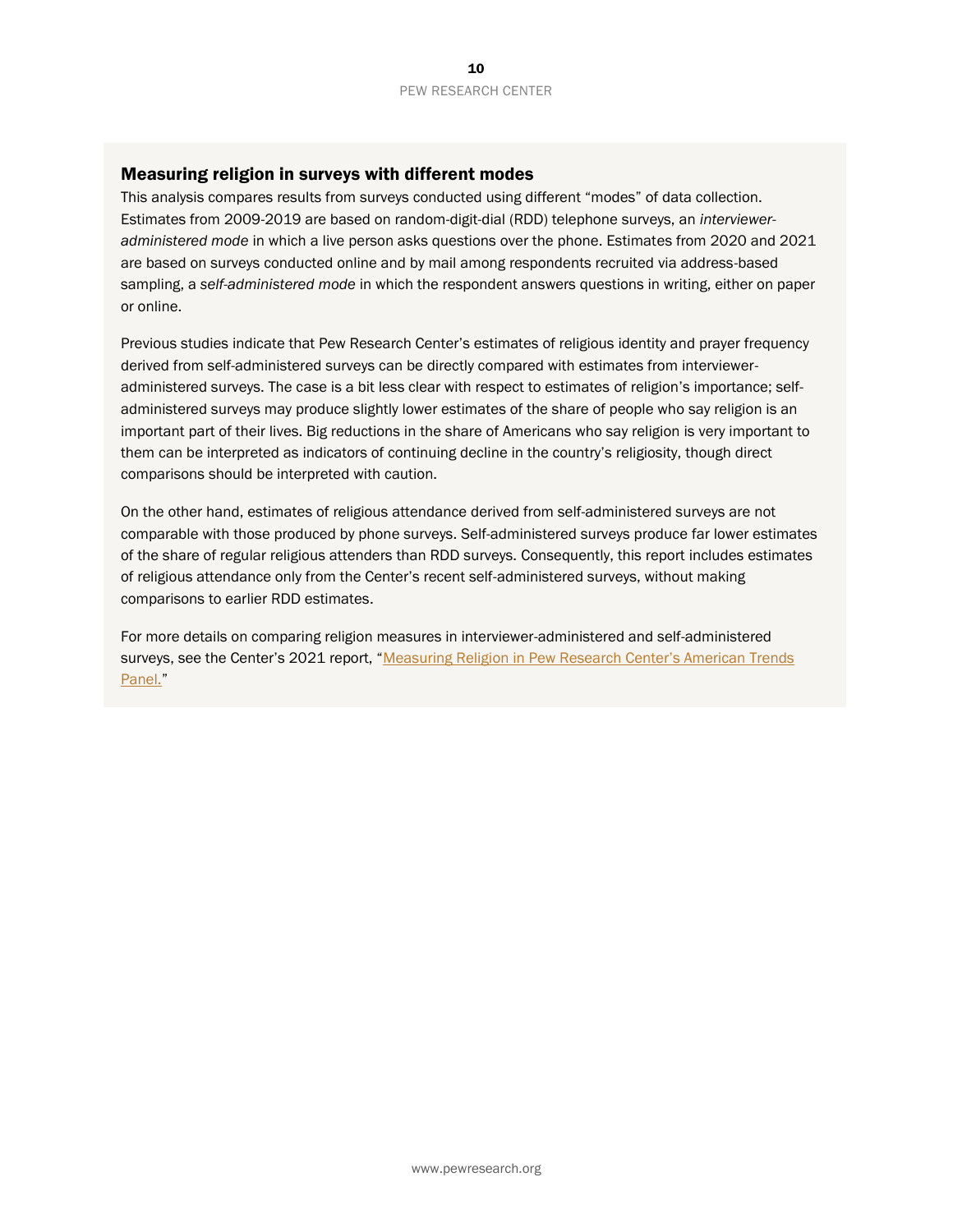Other key findings from the 2021 NPORS include:

Roughly three-in-ten adults in the new survey (31%) say they attend religious services at least once or twice a month, including 25% who say they attend at least once a week and 7% who attend once or twice a month. These figures are similar to 2020, when 33% reported attending religious services at least once or twice a month.<sup>1</sup> (Unlike the data about religious identity, frequency of prayer and importance of religion, estimates of religious attendance from the NPORS – which is conducted online and on paper – are not comparable with estimates from the Center's earlier telephone polling. For a detailed analysis of how NPORS results can be compared with data from telephone surveys, see the Center's January 2021 report "[Measuring Religion in Pew Research](file:///C:/Users/acooperman/AppData/Local/Microsoft/Windows/INetCache/Content.Outlook/64B3SHRB/The%20NPORS%20was%20conducted%20during%20the%20midst%20of%20a%20global%20pandemic%20when%20many%20religious%20congregations%20were%20holding%20limited%20in-person%20services%20or%20closed%20altogether.%20Thus,%20it%20is%20worth%20considering%20whether%20fewer%20people%20reported%20regular%20attendance%20because%20of%20the%20circumstances%20of%20the%20pandemic.%20However,%20the%20ATP%20finds%20very%20little%20difference%20in%20self-reported%20patterns%20of%20religious%20attendance%20between%20a%20major%20survey%20conducted%20in%20summer%202019%20(before%20the%20pandemic),%20when%2031%25%20reported%20attending%20monthly%20or%20more%20and%2069%25%20reported%20attending%20yearly%20or%20less,%20and%20a%20major%20survey%20conducted%20in%20summer%202020%20(during%20the%20pandemic),%20when%2032%25%20reported%20attending%20monthly%20or%20more%20and%20two-thirds%20reported%20attending%20yearly%20or%20less.)  [Center's American Tre](file:///C:/Users/acooperman/AppData/Local/Microsoft/Windows/INetCache/Content.Outlook/64B3SHRB/The%20NPORS%20was%20conducted%20during%20the%20midst%20of%20a%20global%20pandemic%20when%20many%20religious%20congregations%20were%20holding%20limited%20in-person%20services%20or%20closed%20altogether.%20Thus,%20it%20is%20worth%20considering%20whether%20fewer%20people%20reported%20regular%20attendance%20because%20of%20the%20circumstances%20of%20the%20pandemic.%20However,%20the%20ATP%20finds%20very%20little%20difference%20in%20self-reported%20patterns%20of%20religious%20attendance%20between%20a%20major%20survey%20conducted%20in%20summer%202019%20(before%20the%20pandemic),%20when%2031%25%20reported%20attending%20monthly%20or%20more%20and%2069%25%20reported%20attending%20yearly%20or%20less,%20and%20a%20major%20survey%20conducted%20in%20summer%202020%20(during%20the%20pandemic),%20when%2032%25%20reported%20attending%20monthly%20or%20more%20and%20two-thirds%20reported%20attending%20yearly%20or%20less.)nds Panel.")

# A quarter of U.S. adults say they attend religious services at least weekly

*Aside from weddings and funerals, how often do you attend religious services?*

|                          | 2020 | 2021 |
|--------------------------|------|------|
|                          | %    | %    |
| <b>Monthly or more</b>   | 33   | 31   |
| At least once a week     | 26   | 25   |
| Once or twice a month    | 7    | 7    |
| Few times a year or less | 66   | 68   |
| Few times a year         | 19   | 15   |
| Seldom                   | 23   | 26   |
| Never                    | 24   | 27   |
| <b>Refused</b>           | 1    | 1    |
|                          | 100  | 100  |

Source: Pew Research Center's National Public Opinion Reference Surveys (NPORS), conducted online and by mail among a nationally representative group of U.S. adults recruited using address-based sampling.

"About Three-in-Ten U.S. Adults Are Now Religiously Unaffiliated"

<sup>1</sup> Both the 2020 and 2021 NPORS were conducted during a pandemic when many religious congregations were holding limited in-person services or closed altogether. It is worth considering whether self-reported rates of religious attendance might have been lower in the NPORS studies because of the pandemic than they otherwise would have been. However, separate surveys conducted among Pew Research Center's American Trends Panel found very little difference in self-reported patterns of religious attendance between a major survey conducted in summer 2019 (before the pandemic) and another major survey conducted in summer 2020 (during the pandemic). This suggests that, at least for the time being, respondents are reacting to the question about religious attendance – "Aside from weddings and funerals, how often do you attend religious services?" – by describing their general attendance patterns in more typical times, or their attendance at virtual services, and not necessarily by indicating how often they have been attending religious services in person during the pandemic.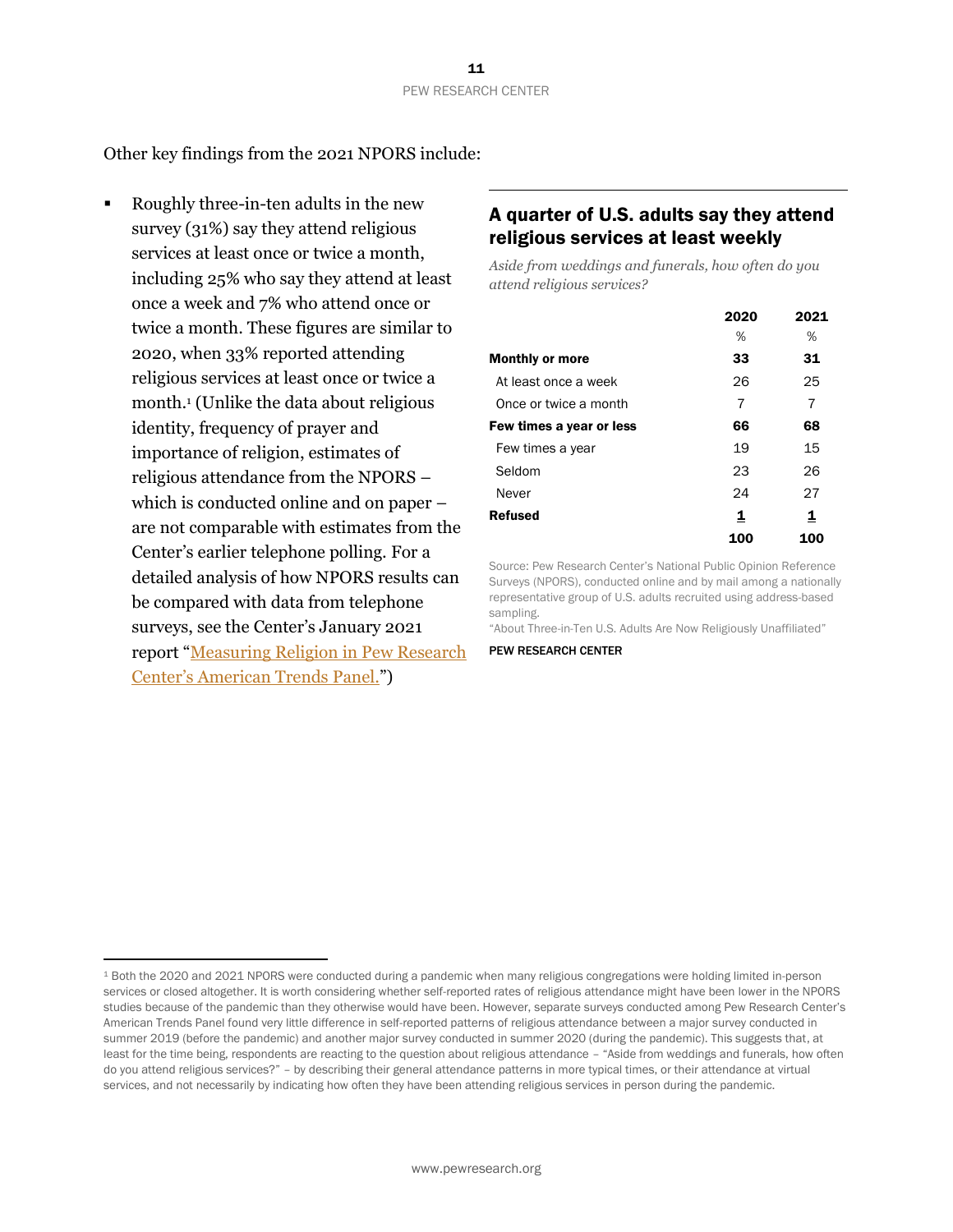More than six-in-ten Black Protestants (63%) say they attend religious services at least once or twice a month, with monthly attendance peaking at 70% among Black evangelical Protestants. Fully 56% of White evangelical Protestants also say they attend religious services at least once a month. Regular religious attendance is much less common among U.S. Catholics (35% of whom say they attend monthly or more often) and White Protestants who are not born-again/evangelical (28%). And frequent religious attendance is almost unheard of among religious "nones," 97% of whom say they attend a few times a year or less.

# Half of U.S. Protestants, roughly one-third of Catholics say they attend religious services at least monthly

*% of U.S. adults who say they attend religious services …*

|                                                  | <b>NET</b><br><b>Monthly</b><br>or<br>more | At<br>least<br>week | Once<br>or<br>once a twice a a year | <b>NET</b><br>A few<br>times | A few<br>times | month or less a year Seldom Never |                |
|--------------------------------------------------|--------------------------------------------|---------------------|-------------------------------------|------------------------------|----------------|-----------------------------------|----------------|
|                                                  | %                                          | %                   | %                                   | %                            | %              | %                                 | %              |
| All U.S. adults                                  | 31                                         | 25                  | 7                                   | 68                           | 15             | 26                                | 27             |
| Christian                                        | 46                                         | 36                  | 10                                  | 53                           | 20             | 24                                | 10             |
| Protestant                                       | 51                                         | 40                  | 10                                  | 49                           | 16             | 25                                | 8              |
| White                                            | 44                                         | 35                  | 10                                  | 55                           | 17             | 29                                | 9              |
| Born-again/evang.                                | 56                                         | 47                  | 9                                   | 43                           | 16             | 22                                | 6              |
| Not evangelical                                  | 28                                         | 18                  | 10                                  | 71                           | 20             | 38                                | 13             |
| <b>Black</b>                                     | 63                                         | 49                  | 13                                  | 37                           | 14             | 15                                | $\overline{7}$ |
| Born-again/evang.                                | 70                                         | 57                  | 13                                  | 29                           | 15             | 11                                | 4              |
| Catholic                                         | 35                                         | 26                  | 9                                   | 65                           | 27             | 24                                | 14             |
| White                                            | 33                                         | 25                  | 8                                   | 67                           | 27             | 25                                | 15             |
| Hispanic                                         | 36                                         | 27                  | 9                                   | 64                           | 27             | 24                                | 14             |
| No religion                                      | 3                                          | $\overline{2}$      | 1                                   | 97                           | 7              | 28                                | 62             |
| Born-again/evangelical<br>Protestant (all races) | 63                                         | 53                  | 10                                  | 37                           | 14             | 19                                | 5              |
| Protestant, not<br>evangelical (all races)       | 32                                         | 21                  | 12                                  | 66                           | 20             | 34                                | 13             |

Note: Those who did not answer are not shown. White and Black adults include those who report being only one race and are not Hispanic. Hispanics are of any race. Source: Pew Research Center's 2021 National Public Opinion Reference Survey (NPORS), conducted online and by mail among a nationally representative group of respondents recruited using address-based sampling.

"About Three-in-Ten U.S. Adults Are Now Religiously Unaffiliated"

(Although the NPORS

includes respondents from

many religious backgrounds, including Jews, Muslims, Hindus, Buddhists and others, the sample did not have enough interviews with members of these religious groups to report separately on their religious practices. However, Pew Research Center has conducted several

PEW RESEARCH CENTER

surveys designed specifically to describe the attributes of these and other relatively small religious communities in the United States; see, for example, "[Jewish Americans in 2020](https://www.pewforum.org/2021/05/11/jewish-americans-in-2020/)" and "[U.S. Muslims Concerned About their Place in Society, But Continue to Believe in the](https://www.pewforum.org/2017/07/26/findings-from-pew-research-centers-2017-survey-of-us-muslims/)  [American Dream](https://www.pewforum.org/2017/07/26/findings-from-pew-research-centers-2017-survey-of-us-muslims/).")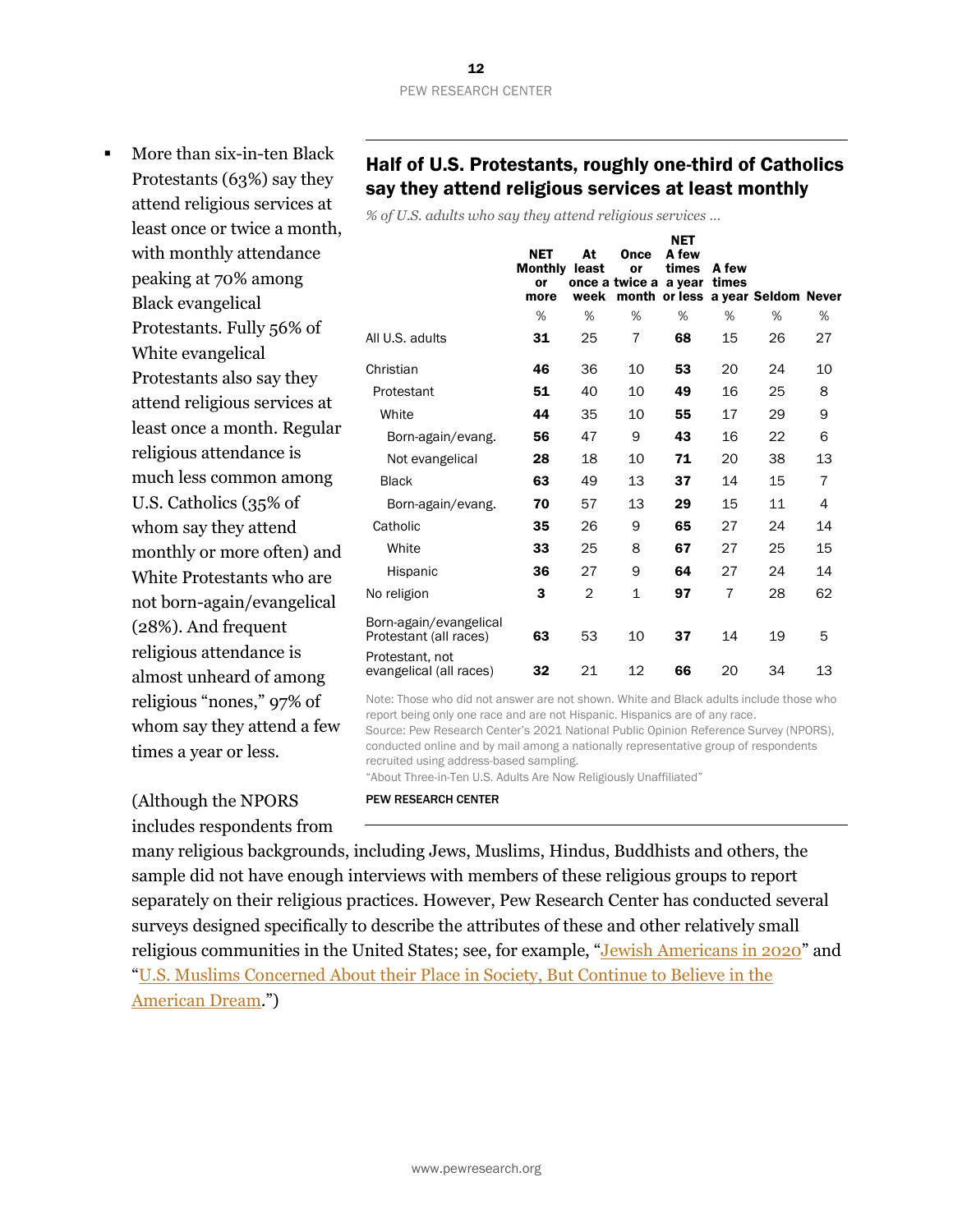**Eight-in-ten self-described** born-again/evangelical Protestants (79%) say they pray every day, including 76% of White evangelicals and 81% of Black evangelicals. Similarly large shares of bornagain/evangelical Protestants say religion is "very important" in their lives. By comparison, far fewer Protestants who are not born-again/evangelical and Catholics say they pray daily and that religion is very important in their lives.

> Most religious "nones" say they seldom or never pray (71%) and that religion is not too or not at all important in their lives (78%).

# Eight-in-ten born-again/evangelical Protestants pray daily, say religion is 'very important' in their lives

*% of U.S. adults who say …*

|                                                  | How often do you pray? |         |                          | How important is religion<br>in your life? |               |                        |  |
|--------------------------------------------------|------------------------|---------|--------------------------|--------------------------------------------|---------------|------------------------|--|
|                                                  | <b>Daily</b>           | monthly | Weekly/ Seldom/<br>never | Very                                       | Some-<br>what | Not too/<br>not at all |  |
|                                                  | %                      | %       | %                        | $\%$                                       | %             | %                      |  |
| All U.S. adults                                  | 45                     | 22      | 32                       | 41                                         | 25            | 33                     |  |
| Christian                                        | 61                     | 25      | 14                       | 59                                         | 29            | 11                     |  |
| Protestant                                       | 67                     | 22      | 10                       | 65                                         | 27            | 8                      |  |
| White                                            | 63                     | 24      | 13                       | 59                                         | 29            | 10                     |  |
| Born-again/evang.                                | 76                     | 18      | 5                        | 79                                         | 18            | 3                      |  |
| Not evangelical                                  | 44                     | 32      | 24                       | 32                                         | 45            | 21                     |  |
| <b>Black</b>                                     | 79                     | 19      | $\overline{2}$           | 78                                         | 21            | $\mathbf{1}$           |  |
| Born-again/evang.                                | 81                     | 16      | $\overline{2}$           | 83                                         | 16            | $<$ 1                  |  |
| Catholic                                         | 51                     | 29      | 20                       | 48                                         | 34            | 18                     |  |
| White                                            | 49                     | 28      | 23                       | 41                                         | 37            | 22                     |  |
| Hispanic                                         | 49                     | 31      | 18                       | 54                                         | 32            | 14                     |  |
| No religion                                      | 13                     | 16      | 71                       | 6                                          | 15            | 78                     |  |
| Born-again/evangelical<br>Protestant (all races) | 79                     | 17      | 4                        | 80                                         | 17            | 3                      |  |
| Protestant, not<br>evangelical (all races)       | 50                     | 30      | 20                       | 41                                         | 41            | 16                     |  |

Note: Those who did not answer are not shown. White and Black adults include those who report being only one race and are not Hispanic. Hispanics are of any race.

Source: Pew Research Center's 2021 National Public Opinion Reference Survey (NPORS), conducted online and by mail among a nationally representative group of respondents recruited using address-based sampling.

"About Three-in-Ten U.S. Adults Are Now Religiously Unaffiliated"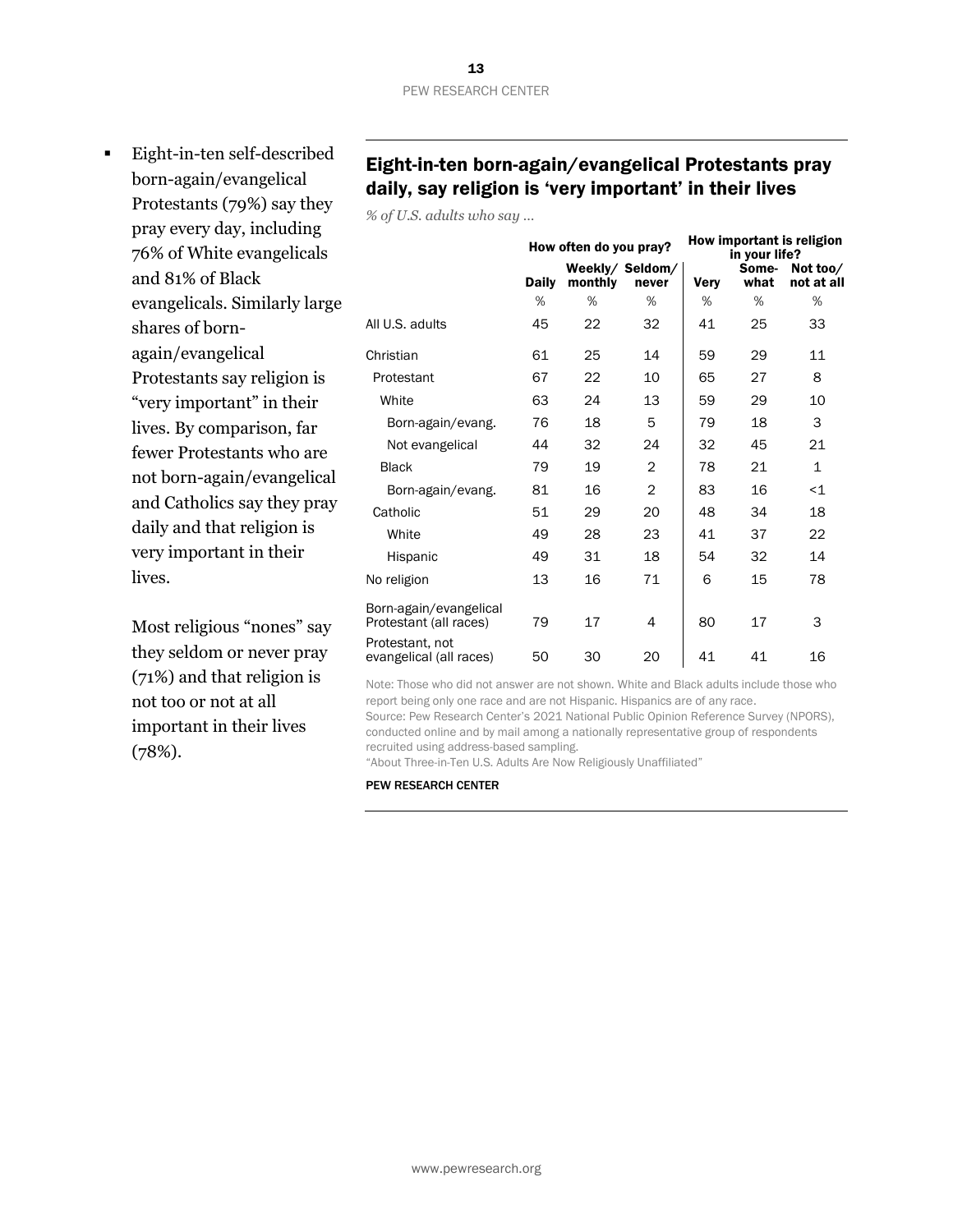- **IF 15** In addition to the 63% of U.S. adults who identify as Christians, the 2021 NPORS finds that 6% of adults identify with non-Christian faiths. This includes 1% who describe themselves as Jewish, 1% who are Muslim, 1% who are Buddhist, 1% who are Hindu and 2% who identify with a wide variety of other faiths. (While 1% of NPORS respondents identify with Judaism as a religion, a larger and more comprehensive [Pew Research Center survey of U.S. Jews](https://www.pewforum.org/2021/05/11/the-size-of-the-u-s-jewish-population/) conducted in 2020 estimates that 1.7% of U.S. adults identify as Jewish by religion.)
- All the subgroups that together make up the religious "nones" have grown over time. In the 2021 NPORS, 4% of respondents describe themselves as atheists (up from 2% in 2011), and 5% describe themselves as agnostics (up from 3% a decade ago). Onein-five U.S. adults (20%) now describe their religion as "nothing in particular," up from 14% who said this 10 years ago.

# Among U.S. adults, one-in-five now describe their religion as 'nothing in particular'

*% of U.S. adults who identify as …*

|      |   |                | Nothing in | Atheist Agnostic particular NET No religion |
|------|---|----------------|------------|---------------------------------------------|
|      | % | %              | %          | %                                           |
| 2021 | 4 | 5              | 20         | $= 29$                                      |
| 2020 | 4 | 5              | 19         | $= 28$                                      |
| 2019 | 4 | 5              | 19         | $=28$                                       |
| 2018 | 4 | 5              | 16         | $= 25$                                      |
| 2017 | 4 | 5              | 16         | $= 25$                                      |
| 2016 | 4 | 4              | 16         | $= 23$                                      |
| 2015 | 4 | 4              | 16         | $= 24$                                      |
| 2014 | 3 | 4              | 16         | $= 23$                                      |
| 2013 | 3 | 3              | 14         | $=20$                                       |
| 2012 | 2 | 3              | 14         | $=19$                                       |
| 2011 | 2 | 3              | 14         | $=19$                                       |
| 2010 | 2 | $\overline{2}$ | 12         | $=17$                                       |
| 2009 | 2 | 3              | 12         | $=17$                                       |
| 2007 | 2 | 2              | 12         | $=16$                                       |

Source: Data from 2020-21 based on Pew Research Center's National Public Opinion Reference Surveys (NPORS), conducted online and by mail among a nationally representative group of respondents recruited using address-based sampling. All data from 2019 and earlier from the Center's random-digit-dial telephone surveys, including the 2007 and 2014 Religious Landscape Studies. See Methodology for details.

"About Three-in-Ten U.S. Adults Are Now Religiously Unaffiliated"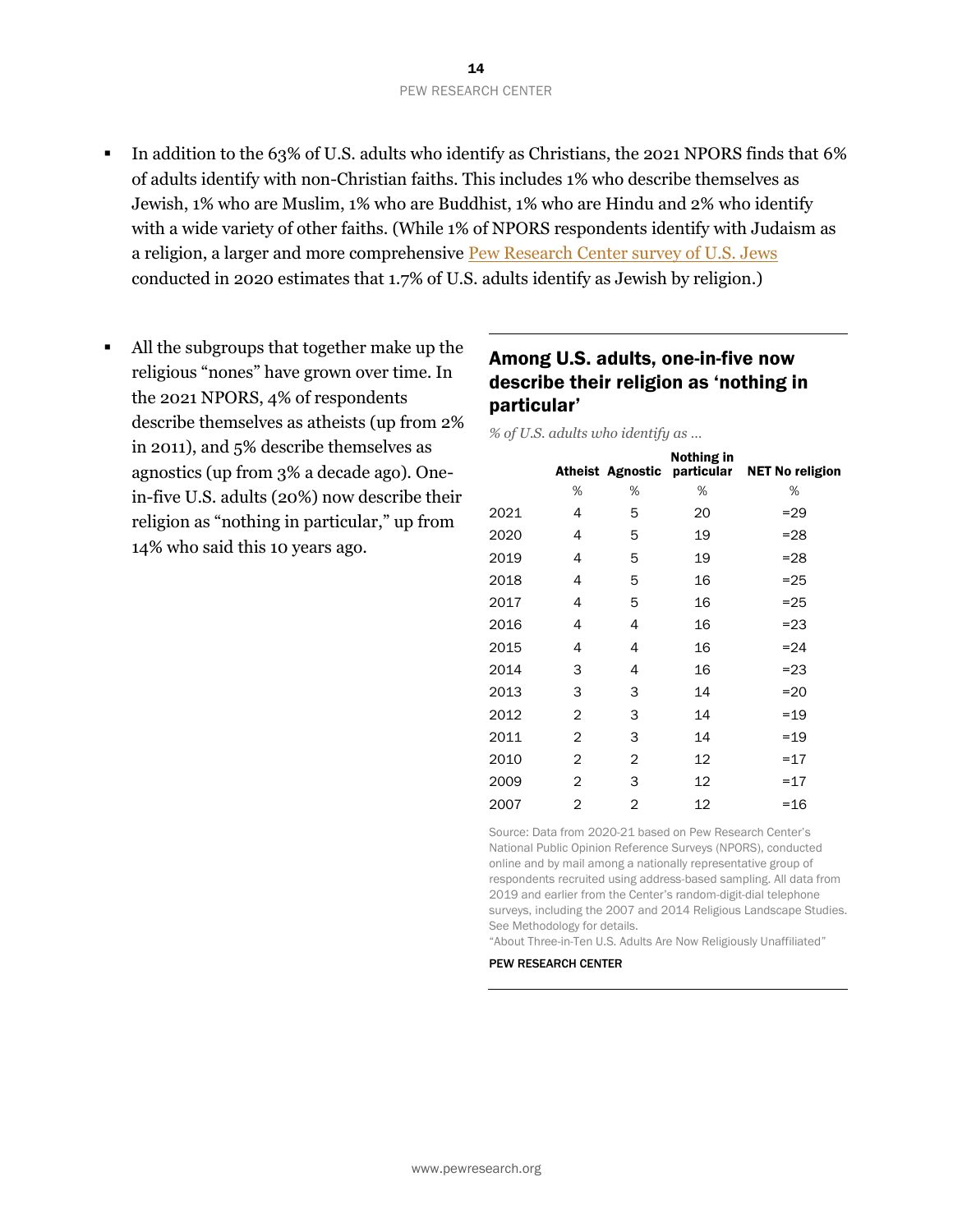# Methodology

The analysis in this report is based on Pew Research Center surveys conducted between 2007 and 2021, including:

The [2021 National Public Opinion Reference Survey \(NPORS\),](https://www.pewresearch.org/methods/fact-sheet/national-public-opinion-reference-survey-npors/) conducted online and by mail among a nationally representative group of respondents recruited using address-based sampling (ABS). The survey was conducted among 3,937 respondents from May 29 to Aug. 25, 2021. The response rate was 29%. Complete details about how the 2021 survey was conducted are available [here.](https://www.pewresearch.org/methods/wp-content/uploads/sites/10/2021/09/2021-NPORS-Methodology-Statement.pdf)

The 2020 NPORS, conducted online and by mail among a nationally representative group of respondents recruited using ABS. The survey was conducted among 4,108 respondents from June 1 to Aug. 11, 2020. The response rate was 29%. Complete details about how the 2020 survey was conducted are available [here.](https://www.pewforum.org/wp-content/uploads/sites/7/2021/01/2020-National-Public-Opinion-Reference-Survey-Methodology.pdf)

The [2014 Religious Landscape Study \(RLS\),](https://www.pewforum.org/2015/05/12/americas-changing-religious-landscape/) conducted by telephone (cellphones and landlines) among a nationally representative group of respondents recruited via random-digit dialing (RDD). The survey was conducted among 35,071 respondents from June 4 to Sept. 30, 2014. The response rate was 11% for the landline sample and 10% for the cellphone sample. Complete details about how the 2014 survey was conducted are available [here.](https://www.pewforum.org/2015/05/12/appendix-a-methodology-3/)

The [2007 RLS,](https://www.pewforum.org/2008/02/01/u-s-religious-landscape-survey-religious-affiliation/) conducted by landline telephone among a nationally representative group of respondents recruited via RDD. The survey was conducted among 35,556 respondents from May 8 to Aug. 13, 2007. The response rate was 24%. Complete details about how the 2007 survey was conducted are available [here.](https://www.pewresearch.org/wp-content/uploads/sites/7/2008/02/report-religious-landscape-study-appendixes.pdf)

Estimates for 2008-2013 and 2015-2019 come from other Pew Research Center RDD telephone surveys. Data on the country's religious composition come from multiple political surveys conducted each year and then aggregated to produce yearly estimates. The questions on prayer frequency and religion's importance in people's lives were asked less often in the Center's RDD surveys, and those estimates are based on one or two surveys (if any) conducted in a given year, as indicated in the table below. Today, almost all of the Center's U.S. polling is conducted online rather than by telephone, but additional information on how the Center conducted RDD surveys is available [here.](https://www.pewforum.org/2019/10/17/methodology-28/)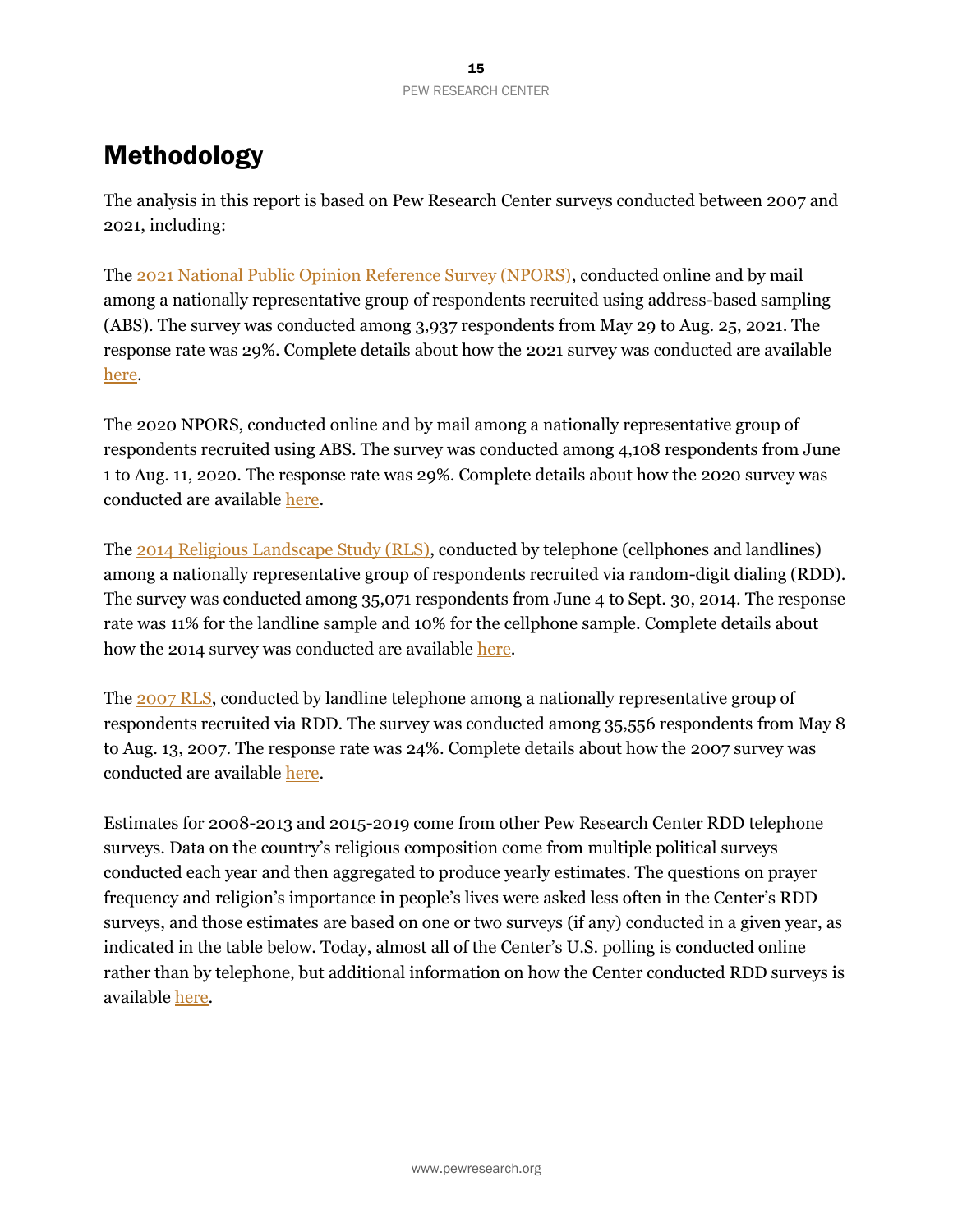# Sample sizes and margins of error

The following table shows the unweighted sample sizes and the error attributable to sampling that would be expected at the 95% level of confidence for estimates included in this report. In addition to sampling error, one should bear in mind that question wording and practical difficulties in conducting surveys can introduce error or bias into the findings of opinion polls.

# Sample sizes and margins of error for estimates of religious identity and attendance

*Overall estimates for country's religious composition (including % Christian, Protestant, Catholic, born-again/ evangelical, atheist, agnostic, etc.) and rates of religious attendance are based on data with the following sample sizes and margins of error.*

|                                      | <b>Full sample</b><br>Margin of<br>error (plus<br>or minus |                       | <b>Among Protestants</b><br>Margin of<br>error (plus<br>or minus |                       | <b>Among White</b><br><b>Protestants</b><br>Margin of<br>error (plus<br>or minus |                       | <b>Among Black</b><br><b>Protestants</b><br>Margin of<br>error (plus or<br>minus |                       |
|--------------------------------------|------------------------------------------------------------|-----------------------|------------------------------------------------------------------|-----------------------|----------------------------------------------------------------------------------|-----------------------|----------------------------------------------------------------------------------|-----------------------|
|                                      | <b>Sample</b><br>size                                      | percentage<br>points) | <b>Sample</b><br>size                                            | percentage<br>points) | Sample<br>size                                                                   | percentage<br>points) | <b>Sample</b><br>size                                                            | percentage<br>points) |
| 2021 NPORS (online/paper)            | 3,937                                                      | 2.1                   | 1,659                                                            | 3.2                   | 1,124                                                                            | 3.8                   | 329                                                                              | 7.2                   |
| 2020 NPORS (online/paper)            | 4,108                                                      | 2.0                   | 1,795                                                            | 2.9                   | 1,215                                                                            | 3.5                   | 323                                                                              | 6.9                   |
| 2019 aggregated surveys (RDD)        | 6,514                                                      | 1.4                   | 2,808                                                            | 2.2                   | 2,083                                                                            | 2.5                   | 318                                                                              | 6.2                   |
| 2018 aggregated surveys (RDD)        | 8,228                                                      | 1.3                   | 3,730                                                            | 1.9                   | 2,648                                                                            | 2.3                   | 526                                                                              | 5.0                   |
| 2017 aggregated surveys (RDD) 12,522 |                                                            | 1.0                   | 5,622                                                            | 1.5                   | 3.933                                                                            | 1.8                   | 843                                                                              | 3.8                   |
| 2016 aggregated surveys (RDD) 15,812 |                                                            | 0.9                   | 7,040                                                            | 1.3                   | 4,962                                                                            | 1.6                   | 1,025                                                                            | 3.4                   |
| 2015 aggregated surveys (RDD) 17,518 |                                                            | 0.8                   | 8,317                                                            | 1.2                   | 6,011                                                                            | 1.5                   | 1,224                                                                            | 3.1                   |
| 2014 RLS (RDD)                       | 35,071                                                     | 0.6                   | 16,856                                                           | 0.9                   | 12,111                                                                           | 1.1                   | 2,516                                                                            | 2.3                   |
| 2013 aggregated surveys (RDD) 16,017 |                                                            | 0.9                   | 8,090                                                            | 1.3                   | 5,972                                                                            | 1.5                   | 1,195                                                                            | 3.2                   |
| 2012 aggregated surveys (RDD) 25,051 |                                                            | 0.7                   | 12,894                                                           | 1.0                   | 9,629                                                                            | 1.2                   | 1,915                                                                            | 2.6                   |
| 2011 aggregated surveys (RDD) 17,870 |                                                            | 0.9                   | 9,412                                                            | 1.2                   | 7,117                                                                            | 1.4                   | 1,339                                                                            | 3.0                   |
| 2010 aggregated surveys (RDD) 13,823 |                                                            | 1.0                   | 7,428                                                            | 1.3                   | 5,613                                                                            | 1.5                   | 1,105                                                                            | 3.4                   |
| 2009 aggregated surveys (RDD) 12,529 |                                                            | 1.0                   | 6,737                                                            | 1.4                   | 5,241                                                                            | 1.6                   | 889                                                                              | 3.8                   |
| 2007 RLS (RDD)                       | 35,556                                                     | 0.6                   | 19,168                                                           | 0.8                   | 15,116                                                                           | 0.9                   | 2,487                                                                            | 2.1                   |

Note: White and Black adults include those who report being only one race and are not Hispanic. Hispanics are of any race.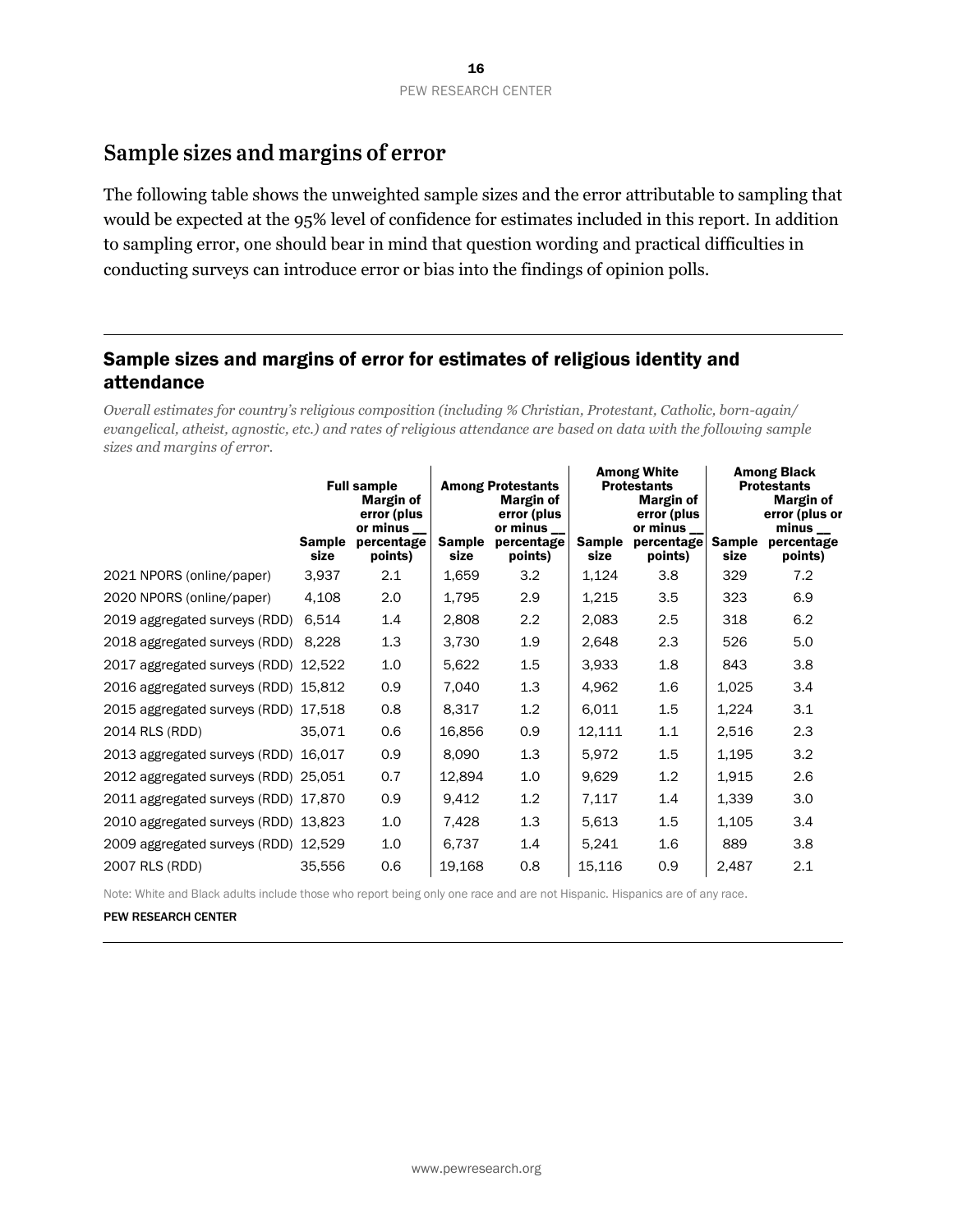# Sample sizes and margins of error for estimates of prayer frequency and religion's importance

|                                                                             | Sample size | <b>Margin of error</b><br>(plus or minus<br>percentage<br>points) |
|-----------------------------------------------------------------------------|-------------|-------------------------------------------------------------------|
| 2021 NPORS (online/paper)                                                   | 3,937       | 2.1                                                               |
| 2020 NPORS (online/paper)                                                   | 4,108       | 2.0                                                               |
| 2019 (March 20-25) (RDD)                                                    | 1,503       | 2.9                                                               |
| 2017 (April 25-June 4) (RDD)                                                | 2,500       | 2.2                                                               |
| 2015 (May 5-June 7) (RDD)                                                   | 5,122       | 1.5                                                               |
| 2014 RLS (RDD)                                                              | 35,071      | 0.6                                                               |
| 2013 Estimate of religion's importance (March 21-April 8 and May 1-5) (RDD) | 5,510       | 1.7                                                               |
| 2013 Estimate of <i>prayer frequency</i> (March 21-April 8) (RDD)           | 4,006       | 2.1                                                               |
| 2012 (June 28-July 9) (RDD)                                                 | 2,973       | 2.1                                                               |
| 2010 (May 19-June 6 and July 21-Aug. 5) (RDD)                               | 6.415       | 1.5                                                               |
| 2009 (Aug. 11-17 and Aug. 20-27) (RDD)                                      | 4,013       | 1.9                                                               |
| 2008 (Jul. 31-Aug. 10) (RDD)                                                | 2,905       | 2.1                                                               |
| 2007 RLS (RDD)                                                              | 35,556      | 0.6                                                               |
| <b>PEW RESEARCH CENTER</b>                                                  |             |                                                                   |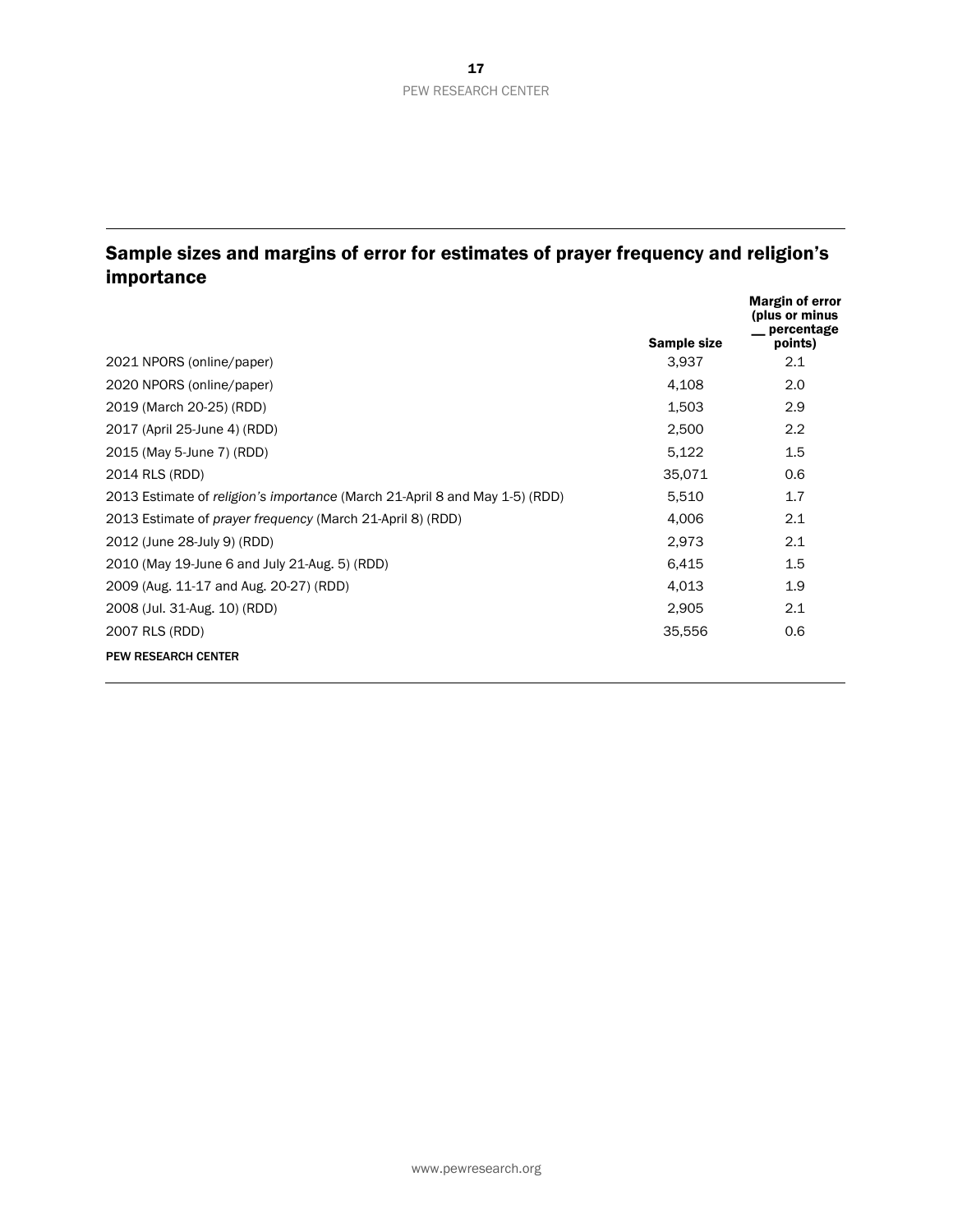# Sample sizes and margins of error for 2021 estimates of frequency of attendance, prayer frequency, and religion's importance among subgroups

| Sample size | <b>Margin of error</b><br>(plus or minus<br>_percentage<br>points) |
|-------------|--------------------------------------------------------------------|
| 3,937       | 2.1                                                                |
| 2,603       | 2.6                                                                |
| 1,659       | 3.2                                                                |
| 1,124       | 3.8                                                                |
| 606         | 5.3                                                                |
| 518         | 5.4                                                                |
| 329         | 7.2                                                                |
| 213         | 8.7                                                                |
| 860         | 4.5                                                                |
| 551         | 5.4                                                                |
| 237         | 9.3                                                                |
| 1,012       | 4.4                                                                |
| 952         | 4.3                                                                |
| 705         | 4.9                                                                |
|             |                                                                    |

Note: White and Black adults include those who report being only one race and are not Hispanic. Hispanics are of any race.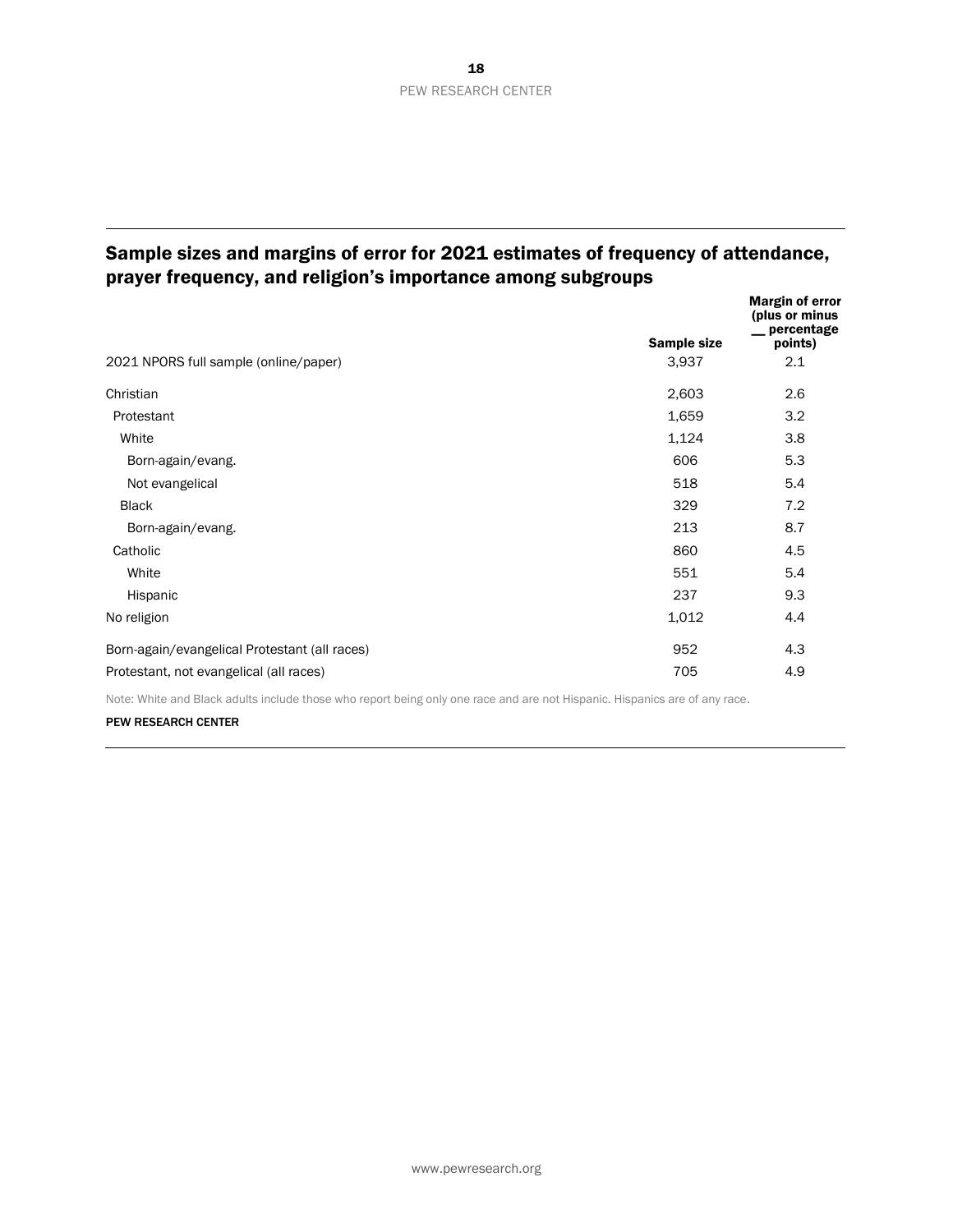# **Question wording**

The questions used in this analysis are as follows:

## *NPORS*

#### **ASK ALL:**

RELIG What is your present religion, if any?<sup>2</sup>

- 1 Protestant (for example, Baptist, Methodist, Non-denominational, Lutheran, Presbyterian, Pentecostal, Episcopalian, Reformed, Church of Christ, etc.)
- 2 Roman Catholic
- 3 Mormon (Church of Jesus Christ of Latter-day Saints or LDS)
- 4 Orthodox (such as Greek, Russian, or some other Orthodox church)
- 5 Jewish
- 6 Muslim
- 7 Buddhist
- 8 Hindu
- 9 Atheist
- 10 Agnostic
- 11 Something else **(SPECIFY)**
- 12 Nothing in particular

### **ASK IF SOMETHING ELSE OR NO RESPONSE TO RELIG (RELIG = 11 OR REFUSED):**

CHR Do you think of yourself as a Christian?<sup>3</sup>

- 1 Yes
- 2 No

#### **ASK IF CHRISTIAN (RELIG=1-4 OR CHR=1):**

BORN Would you describe yourself as a "born-again" or evangelical Christian?<sup>4</sup>

- 1 Yes, born-again or evangelical Christian
- 2 No, not born-again or evangelical Christian

#### **ASK ALL:**

ATTEND Aside from weddings and funerals, how often do you attend religious services?

- 1 More than once a week
- 2 Once a week
- 3 Once or twice a month
- 4 A few times a year
- 5 Seldom
- 6 Never

<sup>&</sup>lt;sup>2</sup> The paper version of the NPORS questionnaire read "such as" instead of "for example" in the parentheses accompanying the Protestant option. Additionally, the order of the last two options ("something else" and "nothing in particular") was reversed in the paper questionnaire.

<sup>&</sup>lt;sup>3</sup> CHR was asked only in the online version of NPORS. It was not included on the paper version. In the 2020 NPORS, the question concluded with the phrase "or not."

<sup>4</sup> BORN was asked of all respondents who completed the paper version of the NPORS. The response options in the paper version did not include the word "Christian." In the 2020 NPORS, the question concluded with the phrase "or not."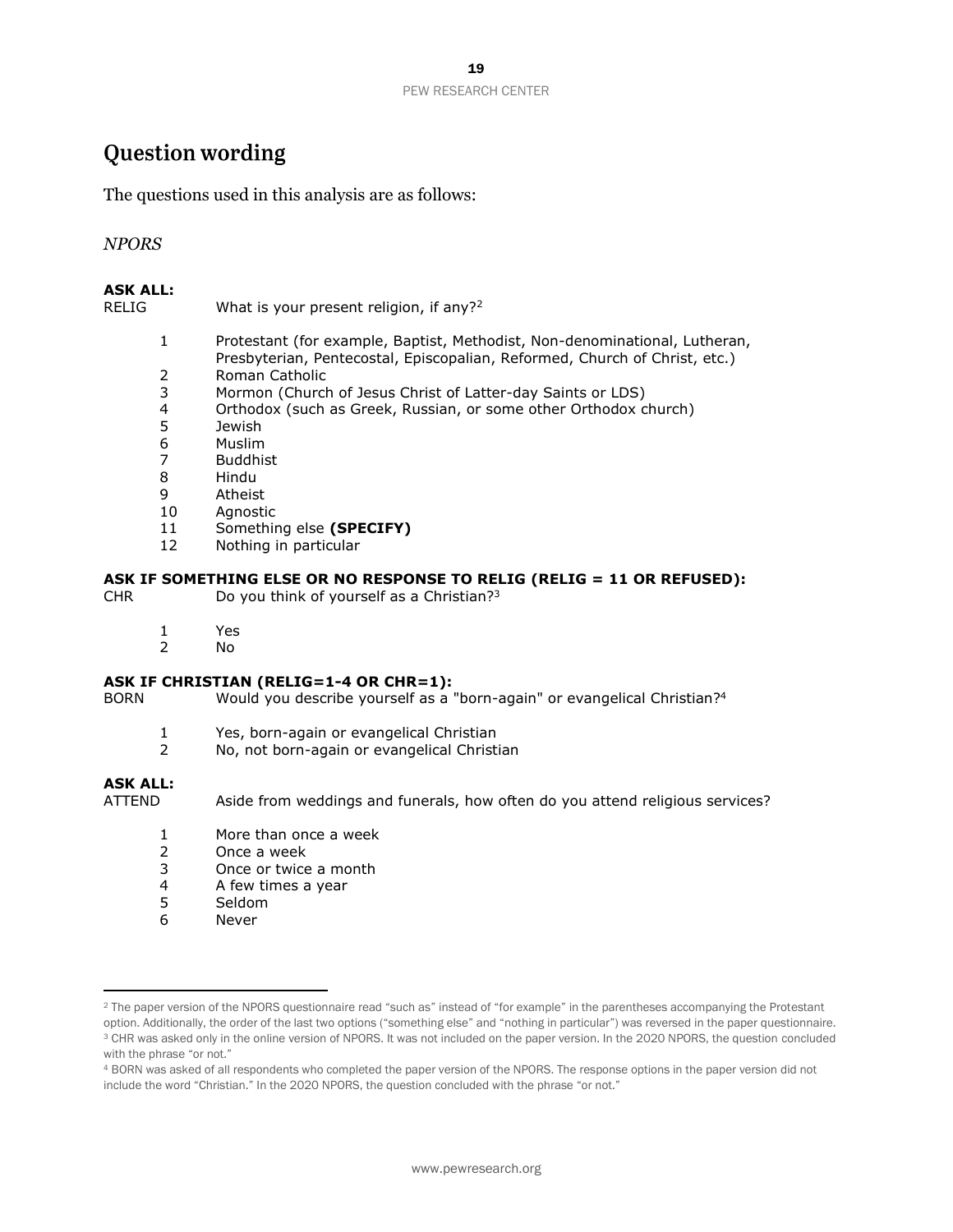#### PEW RESEARCH CENTER

## **ASK ALL:**

- RELIMP How important is religion in your life?
	- 1 Very important
	- 2 Somewhat important
	- 3 Not too important
	- 4 Not at all important

### **ASK ALL:**

PRAY Outside of attending religious services, how often do you pray?

- 1 Several times a day
- 2 Once a day
- 3 A few times a week
- 4 Once a week<br>5 A few times a
- 5 A few times a month
- 6 Seldom
- 7 Never

*RDD telephone surveys (including the 2007 and 2014 RLS)*

### **ASK ALL:**

RELIG What is your present religion, if any? Are you Protestant, Roman Catholic, Mormon, Orthodox such as Greek or Russian Orthodox, Jewish, Muslim, Buddhist, Hindu, atheist, agnostic, something else, or nothing in particular?

**INTERVIEWER: IF R VOLUNTEERS** "nothing in particular, none, no religion, etc." **BEFORE REACHING END OF LIST, PROMPT WITH:** and would you say that's atheist, agnostic, or just nothing in particular?]

- 1 Protestant (Baptist, Methodist, Non-denominational, Lutheran, Presbyterian, Pentecostal, Episcopalian, Reformed, Church of Christ, Jehovah's Witness, etc.)
- 2 Roman Catholic (Catholic)
- 3 Mormon (Church of Jesus Christ of Latter-day Saints/LDS)
- 4 Orthodox (Greek, Russian, or some other orthodox church)
- 5 Jewish (Judaism)
- 6 Muslim (Islam)
- 7 Buddhist
- 8 Hindu
- 9 Atheist (do not believe in God)
- 10 Agnostic (not sure if there is a God)
- 11 Something else **(SPECIFY)**
- 12 Nothing in particular
- 13 Christian **(VOL.)**
- 14 Unitarian (Universalist) **(VOL.)**
- 99 Don't Know/Refused **(VOL.)**